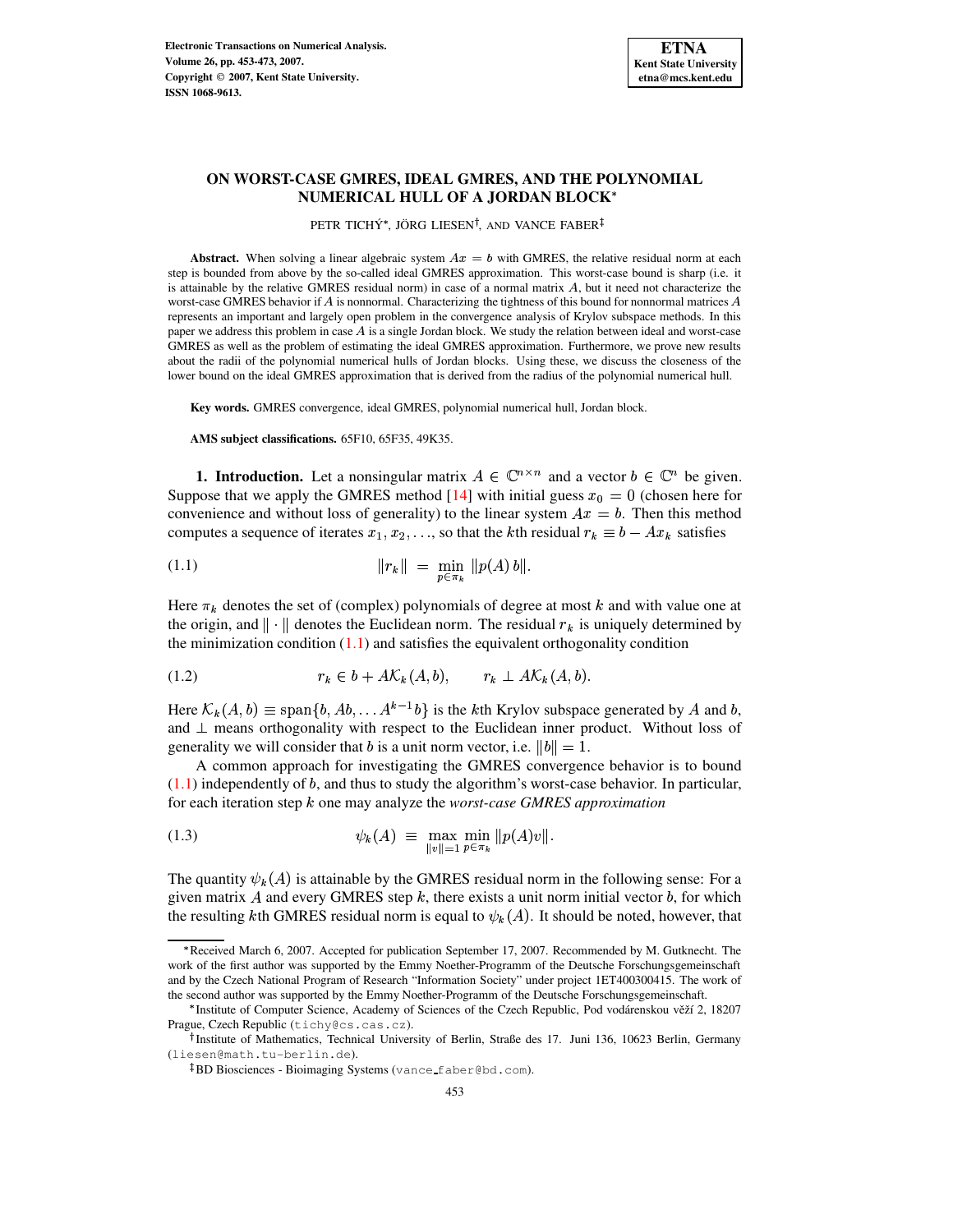for a given nonnormal matrix A and integer k the quantity  $\psi_k(A)$  typically is very hard to compute. In fact, we are unaware of any efficient algorithm for performing this computation.

Using the submultiplicativity of the Euclidean norm (or by changing the order of maximization and minimization in  $(1.3)$ , we can easily find the following upper bound on  $(1.3)$ ,

<span id="page-1-0"></span>
$$
(1.4) \t\t\t \psi_k(A) \leq \min_{n \in \pi} \|p(A)\| \equiv \varphi_k(A).
$$

The quantity  $\varphi_k(A)$ , called the *k*th *ideal GMRES approximation*, has been introduced by Greenbaum and Trefethen [\[7\]](#page-20-1). They argue that it is important to investigate this quantity to improve the understanding of GMRES (and matrix iterations in general) particularly in the nonnormal case, since the ideal GMRES approximation "disentangles the matrix essence of the [GMRES] process from the distracting effects of the initial vector", see [\[7,](#page-20-1) p. 362].

Before continuing this line of thought we have to stress a subtle point: In case  $A \in \mathbb{R}^{n \times n}$ it is customary (and we will follow this custom) to assume that  $b \in \mathbb{R}^n$ , and to consider the approximation problem [\(1.3\)](#page-0-1) only for  $v \in \mathbb{R}^n$ . In this (real) case, the values  $\psi_k(A)$  and  $\varphi_k(A)$ are both attained by real polynomials  $p \in \pi_k$ . For the worst-case GMRES approximation  $\psi_k(A)$  this fact is obvious, while for the ideal GMRES approximation  $\varphi_k(A)$  this has been shown in [\[10,](#page-20-2) Theorem 3.1].

After the 1994 paper [\[7\]](#page-20-1), several studies have been devoted to the problem of characterizing the relation between  $\psi_k(A)$  and  $\varphi_k(A)$ , and in particular the tightness of the in-equality [\(1.4\)](#page-1-0). The best known result is that (1.4) is an equality, i.e.  $\psi_k(A) = \varphi_k(A)$  for all  $k \geq 0$ , whenever A is normal [\[6,](#page-20-3) [11\]](#page-20-4). In addition, [\(1.4\)](#page-1-0) is an equality for arbitrary A and  $k = 1$  [\[6,](#page-20-3) [11\]](#page-20-4), for triangular Toeplitz matrices when the right hand side of [\(1.4\)](#page-1-0) equals one [\[3\]](#page-20-5), and also when the matrix  $p_{\star}^{(k)}(A)$  that solves the ideal GMRES approximation problem [\(1.4\)](#page-1-0) has a simple maximal singular value [\[6,](#page-20-3) Lemma 2.4]. On the other hand, some examples of nonnormal matrices have been constructed, for which  $(1.4)$  is a sharp inequality [\[3,](#page-20-5) [17\]](#page-20-6). Despite the existence of these counterexamples, it is still an open question whether  $(1.4)$  is an equality (or at least tight inequality) for larger classes of nonnormal matrices.

Another open problem in the context of  $(1.4)$  is how to determine or estimate the value of the ideal GMRES approximation  $\varphi_k(A)$  in general. A possible approach that is still under development is to associate the matrix  $A$  with some set in the complex plane and to relate the norm of the matrix polynomial to the maximum norm of the polynomial on this set. An appropriate set, designed to give useful information about the norm of functions of a matrix  $A$ , is the *polynomial numerical hull of degree*  $k$ ,

<span id="page-1-1"></span>
$$
(1.5) \t\t\t\mathcal{H}_k(A) \equiv \{ z \in \mathbb{C} : ||p(A)|| \ge |p(z)| \text{ for all } p \in \mathcal{P}_k \},
$$

introduced by Nevanlinna [\[13,](#page-20-7) p. 41]. Here  $\mathcal{P}_k$  denotes the set of (complex) polynomials of degree at most  $k$ . Based on the definition  $(1.5)$  it is not hard to see that these sets provide a lower bound on the ideal GMRES approximation [\[4\]](#page-20-8),

<span id="page-1-2"></span>(1.6) 
$$
\min_{p \in \pi_k} \max_{z \in \mathcal{H}_k(A)} |p(z)| \leq \varphi_k(A).
$$

Moreover,  $\mathcal{H}_k(A)$  allows us to identify when ideal GMRES fails to converge [\[3,](#page-20-5) [4\]](#page-20-8),

$$
\varphi_k(A) = 1 \quad \Longleftrightarrow \quad 0 \in \mathcal{H}_k(A).
$$

While polynomial numerical hulls appear to be a valuable tool, their determination or computation represents a difficult open problem even for simple classes of nonnormal matrices.

In summary, the investigation of worst-case and ideal GMRES as well as the polynomial numerical hulls for nonnormal matrices is at its very beginning. We believe that in this situation it is helpful to study relatively simple nonnormal matrices, for which explicit solutions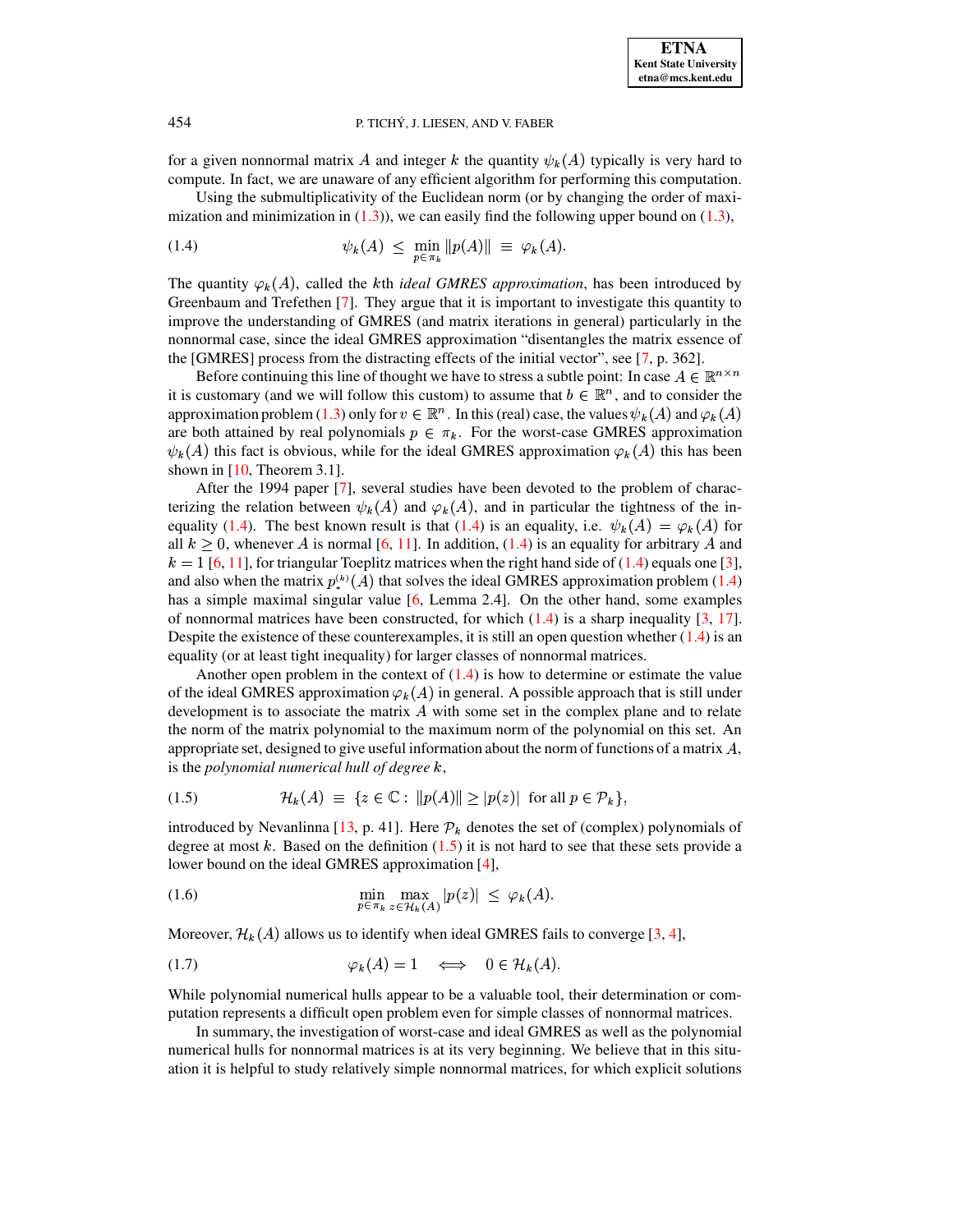of some of the open problems can be derived. Continuing the work started in [\[2\]](#page-20-9) and [\[5\]](#page-20-10), we here consider A being an  $n \times n$  Jordan block  $J_{\lambda}$  with eigenvalue  $\lambda \in \mathbb{C}$ .

When experimenting with the MATLAB software SDPT3 [\[18\]](#page-20-11) and some Jordan blocks  $J_{\lambda}$ of small size  $(n = 20, \text{say})$ , we observed numerically that  $\psi_k(J_\lambda) = \varphi_k(J_\lambda)$  for  $0 \leq k \leq n$ . This led us to conjecture that

$$
\psi_k(J_\lambda) = \varphi_k(J_\lambda)
$$
 for all  $\lambda, n$  and  $0 \leq k \leq n$ .

At first sight, proving this conjecture looks not too difficult; after all, one just has to deal with a single Jordan block. However, it turns out that the approximation problems behind the quantities  $\psi_k(A)$  and  $\varphi_k(A)$  as well as the exact determination of  $\mathcal{H}_k(A)$  are highly nontrivial even in case  $A = J_{\lambda}$ . When trying to prove our conjecture we found that numerous cases need to be distinguished, and in the end we were unable to prove all of them. Nevertheless, we believe that the work presented here has been worthwhile. In particular, it uncovered a previously unknown structure behind the worst-case and ideal GMRES approximation problems in case  $A = J_{\lambda}$ , it extended the recent results of [\[2,](#page-20-9) [5\]](#page-20-10) on the polynomial numerical hulls of Jordan blocks, and it led to new results about the bound [\(1.6\)](#page-1-2).

Since the presentation below is rather technical, we give a detailed overview of the sections and the corresponding results in this paper:

- In section [2](#page-2-0) we summarize known results on worst-case and ideal GMRES as well as the polynomial numerical hull.
- In section [3](#page-5-0) we show that  $\psi_k(J_\lambda) = \varphi_k(J_\lambda)$  for  $0 \leq k < n/2$  and whenever  $|\lambda|$  is outside a small interval on the positive real line.
- In section [4](#page-7-0) we study the structure of the polynomials that solve the ideal GMRES approximation problem, i.e. the polynomials for which the value  $\varphi_k(J_\lambda)$  is attained. This allows us to show that  $\varphi_k(J_\lambda) = \psi_k(J_\lambda)$  for all  $\lambda$  in case k divides n. Moreover, we establish a relationship between the radii of polynomial numerical hulls of  $J_{\lambda}$ .
- In section [5](#page-13-0) we analyze the quantities  $\psi_{n-1}(J_\lambda)$  and  $\varphi_{n-1}(J_\lambda)$ . This allows us to show that  $\varphi_{n-k}(J_\lambda) = \psi_{n-k}(J_\lambda)$  whenever  $|\lambda| \geq 1$  and k divides n.
- Finally, in section [6](#page-17-0) we apply results of the previous sections to analyze the closeness of the bound  $(1.6)$  on the k<sup>th</sup> ideal GMRES approximation. We are unaware that any theoretical results in this direction have been obtained previously.

<span id="page-2-0"></span>**2. Notation and theoretical background.** The following result collects a number of basic results concerning the quantities  $\psi_k(A)$  and  $\varphi_k(A)$ . These results are either easy to verify, or they have been published in [\[10,](#page-20-2) Theorem 3.1] or [\[3,](#page-20-5) Proposition 2.1].

<span id="page-2-1"></span>LEMMA 2.1. Let  $A \in \mathbb{C}^{n \times n}$  be a matrix with minimal polynomial degree  $d(A)$ . Then *the following hold:*

- *1.*  $\psi_k(A)$  and  $\varphi_k(A)$  are both nonincreasing in k.
- 2.  $\psi_0(A) = \varphi_0(A) = 1$ .
- *3.*  $0 < \psi_k(A) \leq \varphi_k(A)$  for  $1 \leq k \leq d(A) 1$ . *.*
- 4. If A is nonsingular, then  $\psi_k(A) = \varphi_k(A) = 0$  for all  $k \ge d(A)$ .
- *5.* If A is singular, then  $\psi_k(A) = \varphi_k(A) = 1$  for all  $k \geq 0$ .

The previous theorem shows that to investigate the relation between worst-case and ideal GMRES, one only has to consider nonsingular matrices A and positive integers  $k < d(A)$ . In this case  $\varphi_k(A) > 0$ , and the polynomial that solves the ideal GMRES approximation problem [\(1.4\)](#page-1-0) is uniquely determined [\[7,](#page-20-1) Theorem 2]. This gives rise to the following definition.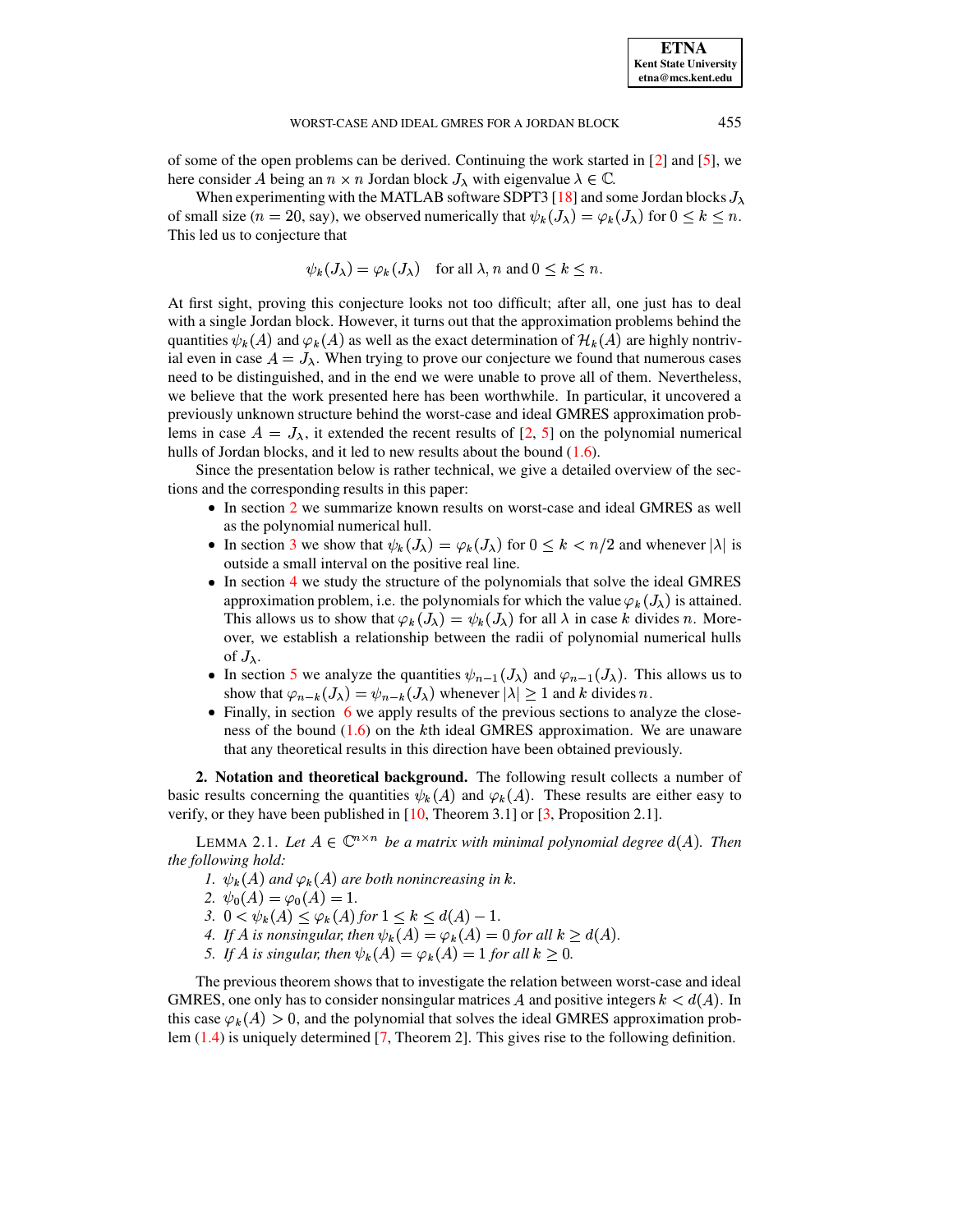DEFINITION 2.2. *For a nonsingular matrix*  $A \in \mathbb{C}^{n \times n}$ *, and a positive integer*  $k < d(A)$ *, the uniquely determined polynomial*  $p_{\ast}^{(k)} \in \pi_k$  *that satisfies* 

$$
||p_*^{(k)}(A)|| = \varphi_k(A) = \min_{p \in \pi_k} ||p(A)||,
$$

is called the kth ideal GMRES polynomial of A, and the matrix  $p_*^{(k)}(A)$  is called the kth ideal *GMRES residual matrix of .*

*The matrix A is called ideal of degree k, when*  $\varphi_k(A) = \psi_k(A)$ *, and A is called ideal, when*  $\varphi_k(A) = \psi_k(A)$  for  $k = 1, ..., d(A) - 1$ . *.*

We point out that if  $A$  is ideal of some degree  $k$ , then this does not necessarily imply that  $A$  is ideal of any other degree. In fact, it would be interesting to characterize necessary and sufficient conditions on  $A$  that allow one to conclude from idealness of some degree to idealness of other degrees.

<span id="page-3-3"></span>In general it is an open problem which properties of  $A$  are necessary and sufficient for  $A$ to be ideal. Below we summarize the most important results for our context. Proofs of all of these statements can be found in [\[6,](#page-20-3) [11\]](#page-20-4).

LEMMA 2.3. Any nonsingular matrix  $A \in \mathbb{C}^{n \times n}$  is ideal of degree  $k = 1$ . Moreover: *1. If is normal, then is ideal.*

2. If  $p_*^{(k)}(A)$  has a simple maximal singular value, then A is ideal of degree k.

Let us discuss the condition in the second item. If  $A$  is a normal matrix with (distinct) eigenvalues  $\lambda_1, \ldots, \lambda_{d(A)}$ , then the ideal GMRES approximation problem is a (scalar) minmax problem on the set of the eigenvalues,

$$
\varphi_k(A) = \min_{p \in \pi_k} \|p(A)\| = \min_{p \in \pi_k} \max_{\lambda_i} |p(\lambda_i)|.
$$

It is well known that the corresponding min-max polynomial of degree  $k$  attains its maximum value on at least  $k + 1$  of the eigenvalues, see, e.g., [\[1,](#page-20-12) Chapter 3, §4]. Hence in this case the multiplicity of the maximal singular value of  $p_*^{(k)}(A)$  is at least  $k + 1$ . Since any normal matrix is ideal, we see that the condition in the second item is *not necessary*.

This fact has already been noted, and explained by a similar argument, by Greenbaum and Trefethen [\[7\]](#page-20-1). Based on some numerical observations, they consider the case in which  $p_{\ast}^{(k)}(A)$  for a nonnormal matrix A has a simple maximal singular value the "generic case", see [\[7,](#page-20-1) p. 366]. However, we believe that the situation of  $p_*^{(*)}(A)$  having a multiple maximal singular value can be quite frequent also for nonnormal A. For a clear example see Fig. [4.1](#page-11-0) below, which shows that for the  $20 \times 20$  Jordan block  $J_{\lambda}$  with  $\lambda = 1$ , only 9 out of 19 matrices  $p_{\ast}^{(k)}(J_{\lambda})$  have a simple maximal singular value.

We denote the maximal singular value of a matrix B by  $\sigma_{max}(B)$ , and we define the linear space

 $\Sigma(B) \equiv \text{span}\{v : v \text{ is a right singular vector of } B \text{ corresponding to } \sigma_{max}(B)\}.$ 

We use such spaces in the next result, which gives a further characterization of the case  $\psi_k(A) = \varphi_k(A)$ . This result can be found in a more general form in [\[3,](#page-20-5) Lemma 2.16], but we formulate and prove it here independently of [\[3\]](#page-20-5).

<span id="page-3-2"></span>LEMMA 2.4. *Suppose that a nonsingular matrix A and a positive integer*  $k < d(A)$  are given. Then  $\psi_k(A) = \varphi_k(A)$  if and only if there exist a polynomial  $q \in \pi_k$  and a unit norm  $\forall x \in \Sigma(q(A)),$  such that

<span id="page-3-0"></span>
$$
(2.1) \t\t q(A)b \perp A\mathcal{K}_k(A,b).
$$

*If* such q and b exist, then  $q = p_*^{(k)}$ .

<span id="page-3-1"></span>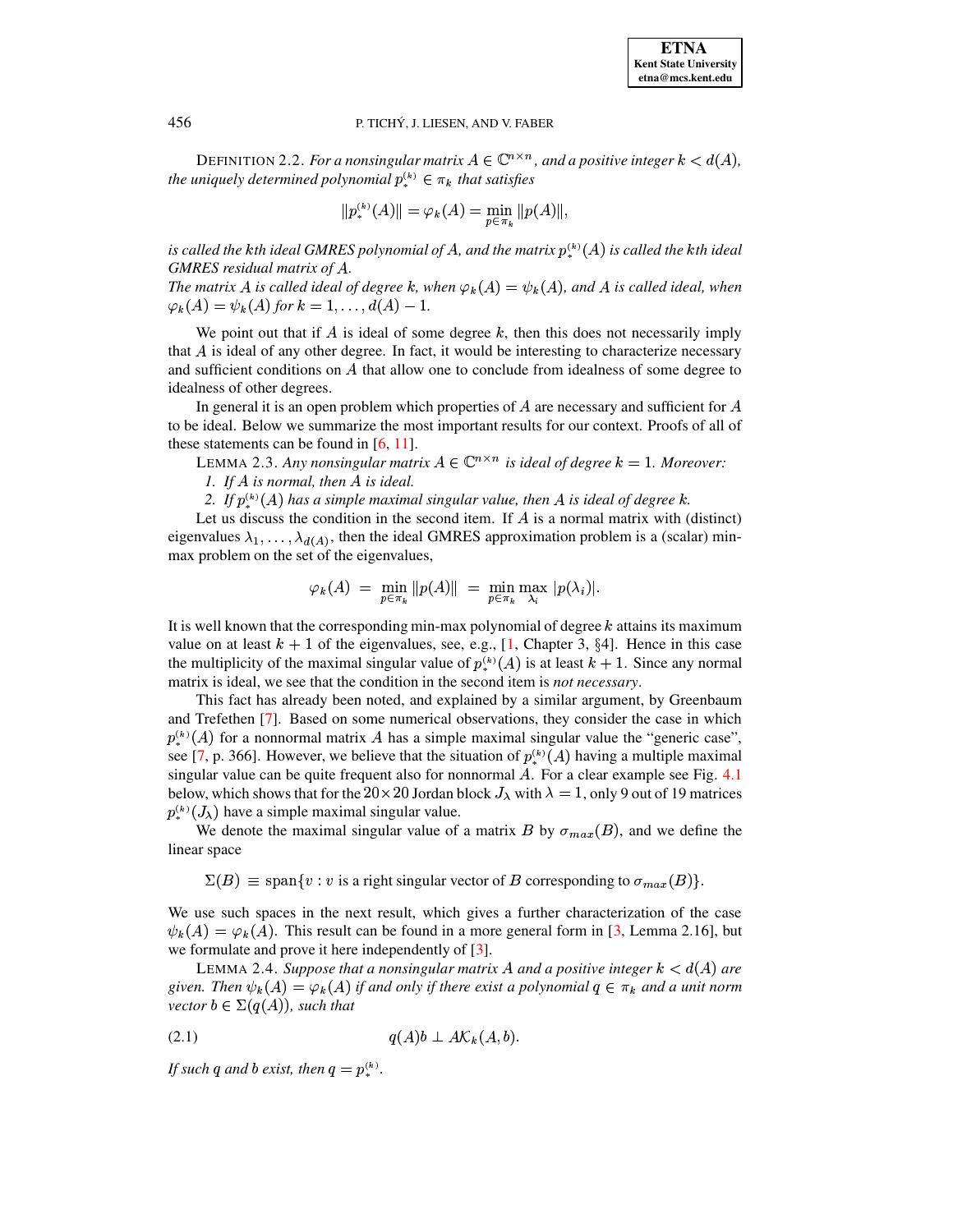*Proof.* If  $\psi_k(A) = \varphi_k(A)$ , then there exist a unit norm vector b and a polynomial  $q \in \pi_k$ satisfying [\(2.1\)](#page-3-0), cf. [\(1.2\)](#page-0-2), such that  $||p_{\ast}^{(k)}(A)|| = ||q(A)b||$ . Since  $||p_{\ast}^{(k)}(A)b|| \le ||p_{\ast}^{(k)}(A)||$ and  $||q(A)b||$  is minimal,

$$
||p_*^{(k)}(A)b|| = ||p_*^{(k)}(A)|| = ||q(A)b||.
$$

But this means that  $b \in \Sigma(p_*^{(k)}(A))$ . Moreover, since  $1 \leq k \leq d(A) - 1$ , we know that  $\psi_k(A) > 0$  by Lemma [2.1,](#page-2-1) and thus the kth GMRES polynomial is unique, cf. [\[7,](#page-20-1) Theorem 2]. Therefore  $p_*^{(k)} = q$ , and hence  $b \in \Sigma(q(A))$ .

Now assume that there exist a polynomial  $q \in \pi_k$  and a unit norm vector b such that [\(2.1\)](#page-3-0) holds and  $b \in \Sigma(q(A))$ . Then

<span id="page-4-0"></span>(2.3) 
$$
||q(A)|| = ||q(A)b|| = \min_{p \in \pi_k} ||p(A)b|| \le ||p_*^{(k)}(A)||.
$$

Since  $p_*^{(k)}$  is the ideal GMRES polynomial,  $||q(A)|| < ||p_*^{(k)}(A)||$  is impossible, and therefore equality holds in [\(2.3\)](#page-4-0). But then  $\psi_k(A) = \varphi_k(A)$ , and from uniqueness of  $p_*^{(k)}$  it follows that  $q=p^{(k)}_*$ .  $\qquad \Box$ 

In  $[3]$ , the k-dimensional generalized field of values of  $A$ ,

$$
F(\lbrace A^i \rbrace_{i=1}^k) \equiv \left\{ \begin{pmatrix} v^* A v \\ \vdots \\ v^* A^k v \end{pmatrix} : v^* v = 1 \right\},
$$

is used to characterize when worst-case or ideal GMRES do not converge.

THEOREM 2.5. For a nonsingular matrix  $A \in \mathbb{C}^{n \times n}$  the following hold: *1.*  $\psi_k(A) = 1$  if and only if  $0 \in F(\lbrace A^i \rbrace_{i=1}^k)$ . C*.*

2.  $\varphi_k(A) = 1$  *if and only if*  $0 \in \text{cvx}(F(\lbrace A^i \rbrace_{i=1}^k))$ , the con )), the convex hull of  $F({A<sup>i</sup>}_{i=1}^k)$ . C*.*

Note that when  $A \in \mathbb{R}^{n \times n}$  is real, one can take the *real* k-dimensional generalized field of values A defined over  $v \in \mathbb{R}^n$ ,  $v^T v = 1$ .

The k-dimensional generalized field of values of any triangular Toeplitz matrix  $T \in$  $\mathbb{C}^{n \times n}$  is a convex set [\[3\]](#page-20-5), and, therefore,

<span id="page-4-1"></span>
$$
\psi_k(T) = 1 \quad \Longleftrightarrow \quad \varphi_k(T) = 1,
$$

i.e. T is ideal of degree  $k$  in case of stagnation. However, it is in general still an open problem, originally posed in [\[3,](#page-20-5) p. 722], whether  $T$  is ideal of degree  $k$  when ideal GMRES converges, i.e. when  $\varphi_k(T) < 1$ .

In this paper we concentrate on an  $n \times n$  Jordan block

$$
(2.5) \t\t J_{\lambda} = \begin{pmatrix} \lambda & 1 & & \\ & \ddots & \ddots & \\ & & \ddots & 1 \\ & & & \lambda \end{pmatrix} \equiv \lambda I_n + E_n.
$$

Apart from the identity matrix  $I_n$  and the shift  $E_n$ , we will use the backward identity  $I_n^B$  and the diagonal matrix  $I_n^{\pm}$  defined by

<span id="page-4-2"></span>
$$
(2.6) \tInB \equiv \begin{pmatrix} 1 \\ 1 \end{pmatrix} \in \mathbb{R}^{n \times n}, \tIn± \equiv \text{diag}(1, -1, ..., (-1)^{n-1}).
$$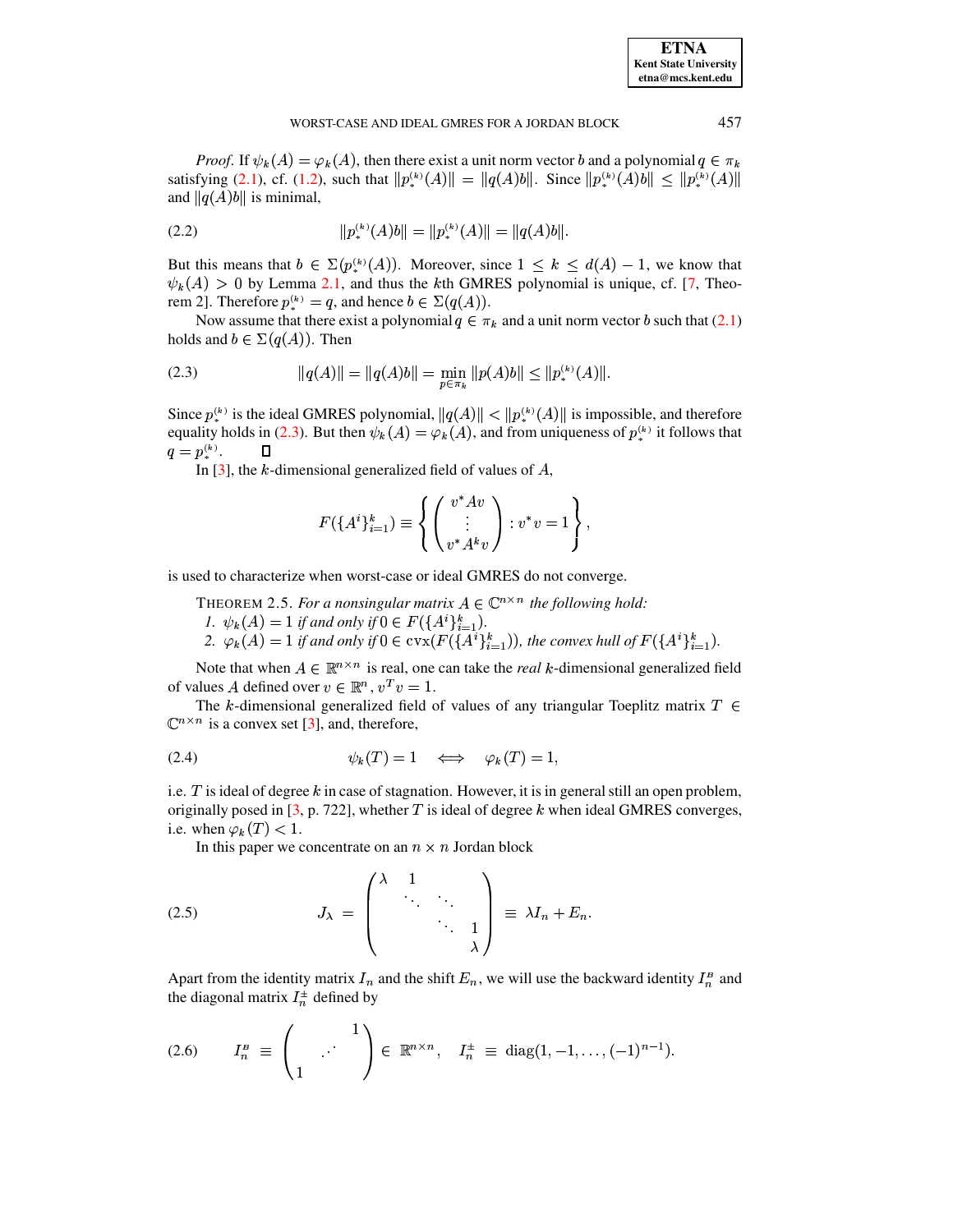

As explained above, the singular case ( $\lambda = 0$ ) is uninteresting, so we only consider the *nonsingular case*, i.e.  $\lambda \neq 0$ . Each  $\lambda \in \mathbb{C}$  can be written as  $\lambda = |\lambda|e^{i\alpha}$ , and it holds that

<span id="page-5-1"></span>(2.7) 
$$
J_{\lambda} = e^{i\alpha} U J_{|\lambda|} U^H, \qquad U \equiv \text{diag}(e^{i\alpha}, e^{i2\alpha}, \dots, e^{i n\alpha}).
$$

Since  $J_{\lambda}$  is unitarily similar to  $J_{|\lambda|}$ , and the values of the approximation problems we deal with are unitarily invariant, it suffices to consider *real and positive*  $\lambda$ . All results can be easily extended to all  $\lambda \in \mathbb{C}$  using the unitary similarity transformation defined by (2.7). Since  $d(J_\lambda) = n$ , we will consider  $k = 1, ..., n-1$ , so that  $0 < \psi_k(J_\lambda) \leq \varphi_k(J_\lambda)$ , and the corresponding ideal GMRES polynomials are well defined in the sense of Definition 2.2.

As mentioned in the Introduction, the polynomial numerical hull  $(1.5)$  appears to be useful in the analysis of ideal GMRES. As shown in [2], for each  $k = 1, ..., n - 1, \mathcal{H}_k(J_\lambda)$ is a circle around the eigenvalue  $\lambda$  with some radius  $\rho_{k,n}$ , where

$$
0 < \varrho_{n-1,n} < \cdots < \varrho_{1,n} < 1,
$$

and  $\rho_{k,n}$  is independent of the eigenvalue  $\lambda$ . In particular, the authors of [2] concentrate on determining the radii  $\varrho_{1,n}$  and  $\varrho_{n-1,n}$ . Since  $\mathcal{H}_1(J_\lambda)$  is equal to the field of values of  $J_\lambda$ , it holds that

<span id="page-5-6"></span>

cf. [2, p. 235]. The problem of determining  $\rho_{n-1,n}$  is equivalent to a classical problem in complex approximation theory, closely related to the Carathéodory-Fejér interpolation problem. Using this connection it is shown in [2, p. 238], that  $\varrho_{n-1,n}$  is a solution of a certain nonlinear problem and can be bounded by

<span id="page-5-3"></span>
$$
(2.9) \t 1 - \frac{\log(2n)}{n} \le \varrho_{n-1,n} \le 1 - \frac{\log(2n)}{n} + \frac{\log(\log(2n))}{n}
$$

Continuing this work, Greenbaum [5, p. 88] combines  $(1.6)$ ,  $(2.4)$  and results of [2] to prove that for  $k = 1, \ldots, n-1$ ,

<span id="page-5-2"></span>
$$
(2.10) \quad \rho_{k,n}^k \lambda^{-k} \le \varphi_k(J_\lambda) \le \lambda^{-k} \quad \text{for} \quad \lambda \ge \varrho_{k,n},
$$

$$
(2.11) \t\t \psi_k(J_\lambda) = \varphi_k(J_\lambda) = 1 \iff \lambda \le \varrho_{k,n}
$$

The upper bound on  $\varphi_k(J_\lambda)$  in (2.10) can be replaced by 1 if  $\lambda \leq 1$ . The lower bound in  $(2.10)$  is a special case of the general lower bound  $(1.6)$  on the ideal GMRES approximation based on the polynomial numerical hull. The closeness of this lower bound is examined in section 6 below.

We point out that the lower bound on  $\varrho_{n-1,n}$  in (2.9) approaches 1 as  $n \to \infty$ . Hence the equivalence (2.11) implies that for each  $\lambda$  with  $0 < |\lambda| < 1$ , there exists a positive integer  $n = n_{\lambda}$  such that for the  $n \times n$  Jordan block  $J_{\lambda}, \psi_{n-1}(J_{\lambda}) = \varphi_{n-1}(J_{\lambda}) = 1$ . In other words, both worst-case and ideal GMRES stagnate completely for each Jordan block  $J_{\lambda}$  corresponding to an eigenvalue  $\lambda$  inside the unit circle, provided that  $J_{\lambda}$  is sufficiently large. The more interesting cases are therefore the Jordan blocks  $J_{\lambda}$  with  $|\lambda| \geq 1$ .

<span id="page-5-0"></span>**3.** Worst-case and ideal GMRES for  $k < n/2$ . In this section we show that if  $|\lambda|$  is outside a small interval around one, then  $J_{\lambda}$  is ideal of degree k for  $1 \leq k < n/2$ . We start with a general characterization of the radius  $\rho_{k,n}$  of the polynomial numerical hull of degree k of  $J_{\lambda}$ .

<span id="page-5-5"></span>LEMMA 3.1. A positive real number  $\rho$  satisfies  $\rho \leq \rho_{k,n}$ , if and only if there exists a real unit norm vector b such that

<span id="page-5-4"></span>(3.1) 
$$
b^T E_n^j b = (-\varrho)^j, \qquad j = 1, ..., k.
$$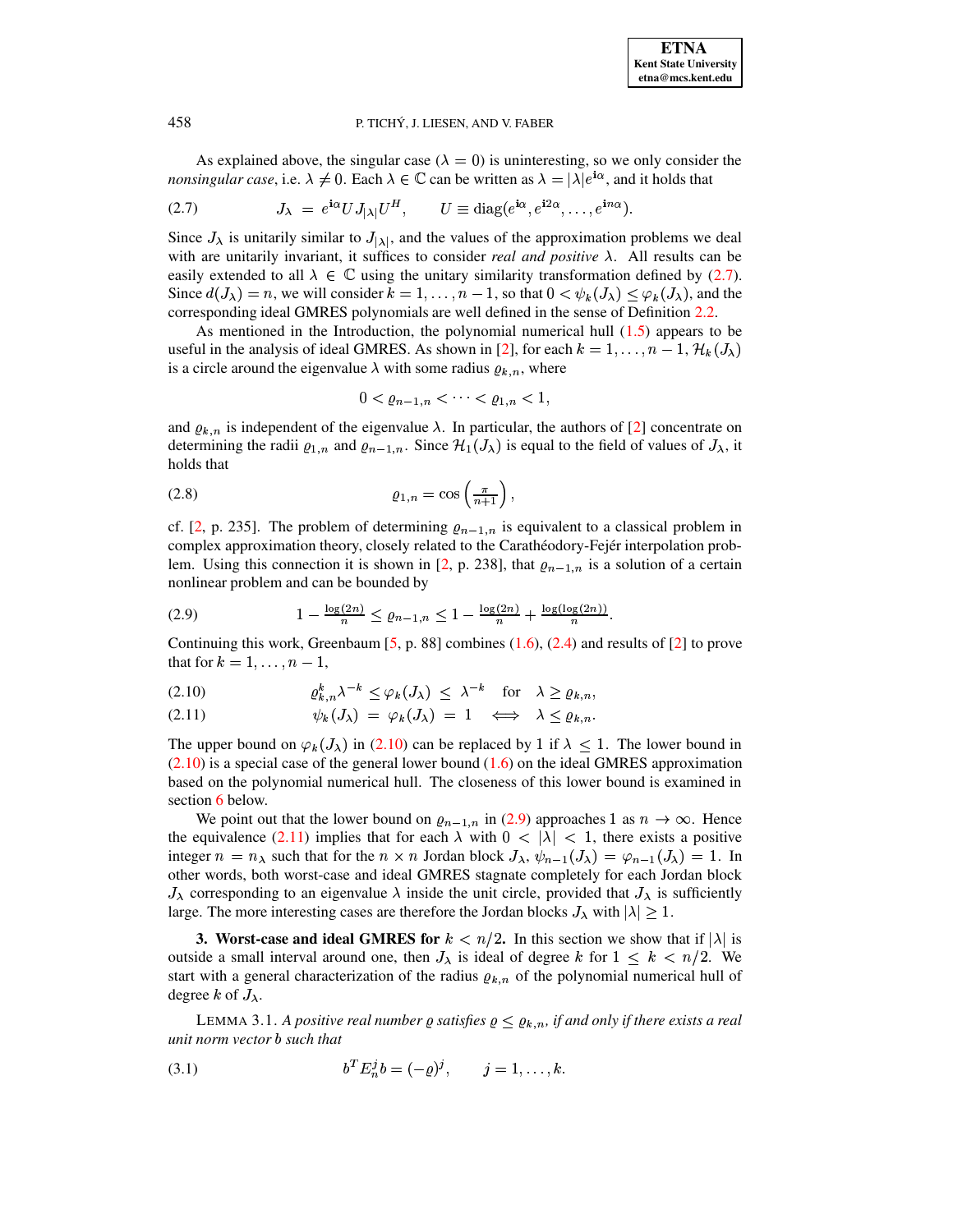*Proof.* A positive real number  $\varrho$  satisfies  $\varrho \leq \varrho_{k,n}$ , if and only if an  $n \times n$  Jordan block  $J_{\varrho}$ satisfies  $\psi_k(J_\ell) = \varphi_k(J_\ell) = 1$ , cf. (2.11). This is equivalent with the existence of a real unit norm vector  $b$  such that

$$
(3.2) \t\t b \perp J_{\varrho} \mathcal{K}_k(J_{\varrho},b) = \mathcal{K}_k(E_n,J_{\varrho}b) = \mathcal{K}_k(E_n,\varrho b+E_n b).
$$

But the orthogonality of b to the space  $\mathcal{K}_k(E_n, \varrho b + E_n b)$  means that

$$
0 = b^T (\varrho E_n^{j-1} b + E_n^j b), \quad j = 1, \ldots, k,
$$

<span id="page-6-4"></span> $\Box$ which can be written in the equivalent form  $(3.1)$ .

THEOREM 3.2. An  $n \times n$  Jordan block  $J_{\lambda}$  with  $\lambda > 0$  is ideal of degree k with the kth ideal GMRES polynomial given by

(3.3) 
$$
q(z) = (1 - \lambda^{-1}z)^k
$$

if and only if  $1 \leq k < n/2$  and  $\lambda \geq \varrho_{k,n-k}^{-1}$ .

Proof. Since

$$
q(J_{\lambda}) = (-1)^{k} \lambda^{-k} E_{n}^{k},
$$

each  $w \in \Sigma(q(J_{\lambda}))$  has to be of the form

<span id="page-6-0"></span>(3.4) 
$$
w = (0, \ldots, 0, b_1, \ldots, b_{n-k})^T,
$$

and hence

$$
q(J_\lambda)w = (-1)^k \lambda^{-k} (b_1,\ldots,b_{n-k},0,\ldots,0)^T.
$$

Using Lemma 2.4 and the previous observation,  $J_{\lambda}$  is ideal of degree k and q is both the worst-case and ideal GMRES polynomial if and only if there exists a unit norm vector  $w$  of the form  $(3.4)$  such that

$$
(3.5) \tqquad q(J_{\lambda})w \perp J_{\lambda} \mathcal{K}_k(J_{\lambda}, w) = \mathcal{K}_k(E_n, \lambda w + E_n w),
$$

i.e.

<span id="page-6-1"></span>(3.6) 
$$
\lambda w^{T} (E_{n}^{j-1})^{T} E_{n}^{k} w + w^{T} (E_{n}^{j})^{T} E_{n}^{k} w = 0, \qquad j = 1, ..., k.
$$

Since w has the special form (3.4), it holds that  $w^T (E_n^j)^T E_n^k w = b^T E_{n-k}^{k-j} b$ , where  $b \equiv$  $(b_1, \ldots, b_{n-k})^T$ . Then, (3.6) is equivalent to

<span id="page-6-2"></span>(3.7) 
$$
\lambda^{-1} b^T E_{n-k}^{k-j} b + b^T E_{n-k}^{k-j+1} b = 0, \qquad j = 1, ..., k.
$$

Writing the equations (3.7) in the reverse order (for  $j = k, ..., 1$ ), we obtain

(3.8) 
$$
\lambda^{-1} b^T E_{n-k}^{j-1} b + b^T E_{n-k}^j b = 0, \qquad j = 1, ..., k,
$$

or, equivalently,

<span id="page-6-3"></span>(3.9) 
$$
b^T E_{n-k}^j b = (-\lambda^{-1})^j, \qquad j = 1, \dots, k.
$$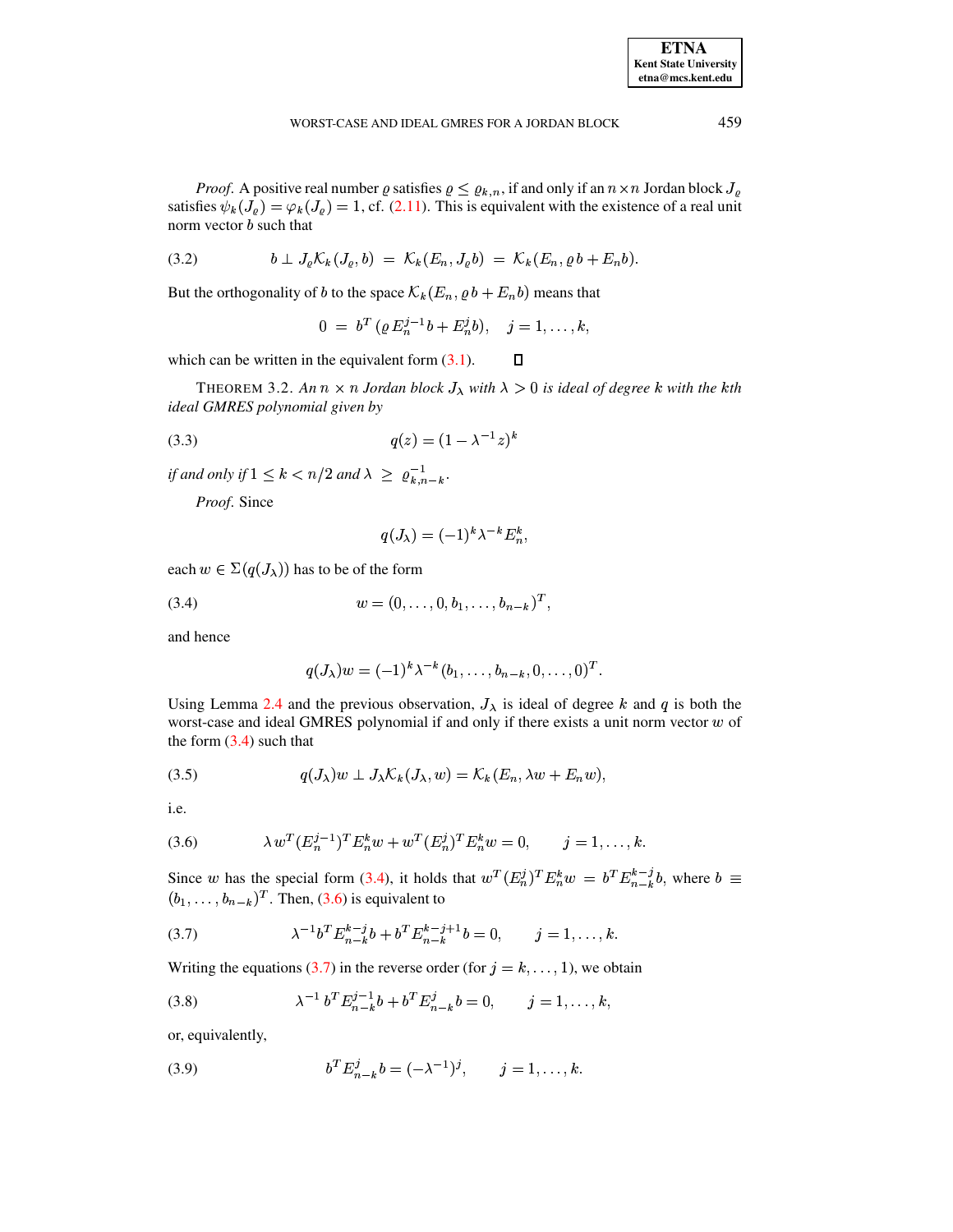Clearly, if  $k \geq n/2$ , then  $E_{n-k}^k$  is the zero matrix. In this case at least one of the conditions in [\(3.9\)](#page-6-3) takes the form  $0 = (-\lambda)^k$ , and the system (3.9) does not have a solution for any positive  $\lambda$ . On the other hand, for  $1 \leq k < n/2$ , the system [\(3.9\)](#page-6-3) has a solution if and only if  $\lambda^{-1} \leq \varrho_{k,n-k}$ , cf. Lemma [3.1,](#page-5-5) which completes the proof.  $\Box$ 

We summarize what we have seen so far in the following corollary.

COROLLARY 3.3. *For an*  $n \times n$  *Jordan block*  $J_{\lambda}$  *with eigenvalue*  $\lambda \in \mathbb{C}$ *, and*  $1 \leq k$  < d% *the following hold:*

- *1.* If  $|\lambda| \leq \varrho_{k,n}$ , then  $J_\lambda$  is ideal of degree  $k$  with  $\psi_k(J_\lambda) = \varphi_k(J_\lambda) = 1$ .
- 2. If  $|\lambda| \geq \varrho_{k,n-k}^{-1}$ , then  $J_\lambda$  is ideal of degree  $k$  with  $\psi_k(J_\lambda) = \varphi_k(J_\lambda) = \lambda^{-k}$ .

The first item already was shown in  $(2.11)$ , the second follows from Theorem [3.2.](#page-6-4) In summary, for  $1 \leq k < n/2$  and  $|\lambda| \geq 0$ , we completely understand the situation except for the cases

<span id="page-7-1"></span>
$$
(3.10) \t\t \t\t \rho_{k,n} < |\lambda| < \rho_{k,n-k}^{-1}.
$$

The lower bound in [\(3.10\)](#page-7-1) is bounded from below by 1/2, and it approaches 1 for  $n \to \infty$ , while the upper bound in  $(3.10)$  is bounded from above by 2.

<span id="page-7-0"></span>**4. Structure of the ideal GMRES residual matrices for a Jordan block.** In this section we analyze the special structure of the ideal GMRES residual matrices for a Jordan block, which we originally discovered numerically when experimenting with the semidefinite programming package SDPT3 [\[18\]](#page-20-11). Since the development below is quite technical, we start with a high-level description of a simple example.

Consider the 6  $\times$  6 Jordan block  $J_{\lambda}$  with  $\lambda = 1$ . As shown below, its second, third and fourth ideal GMRES residual matrices are upper triangular Toeplitz matrices of the form

¹Å òxóâòòâóôòòôóôòòôóâòòâó»<sup>Æ</sup> ö°÷ <sup>ø</sup> ?2túù <sup>u</sup> ¹Å òâóâóxòòâóxóûòòxóâó <sup>ò</sup> òûóûóòûó»<sup>Æ</sup> ö°÷ <sup>ø</sup> ?Wtúü <sup>u</sup> ¹Å òôóâòôóôòòâóôòôóâòòôóôòâóòôóâòòâó»<sup>Æ</sup> ö¢÷ <sup>ø</sup> <sup>ý</sup> <sup>u</sup>

where "•" stands for a nonzero entry and "o" represents a zero entry. It is easy to see that there exist permutation matrices  $P_2$ ,  $P_3$  and  $P_4$  that transform  $p_*^{(2)}(J_1)$ ,  $p_*^{(3)}(J_1)$  and  $p_*^{(4)}(J_1)$ into block diagonal matrices with upper triangular Toeplitz blocks,



Since the transformation  $p_{\ast}^{(k)}(J_1) \to P_k^T p_{\ast}^{(k)}(J_1) P_k$  is a  $\mathbb{E}_{k}^{T} p_{*}^{(k)}(J_{1}) P_{k}$  is orthogonal, and all diagonal blocks of  $P_{k}^{T} p^{(k)}(J_{1}) P_{k}$  are  $\|p_*^{(T)}(J_1)P_k\|$  are equal, the ideal GMRES approximation  $\|p_*^{(k)}(J_1)\|$  equals the norm of any diagonal block of  $P_k^T p_{\ast}^{(k)}(J_1) P_k$ .  $p_{k}^{T} p_{*}^{(k)}(J_{1}) P_{k}.$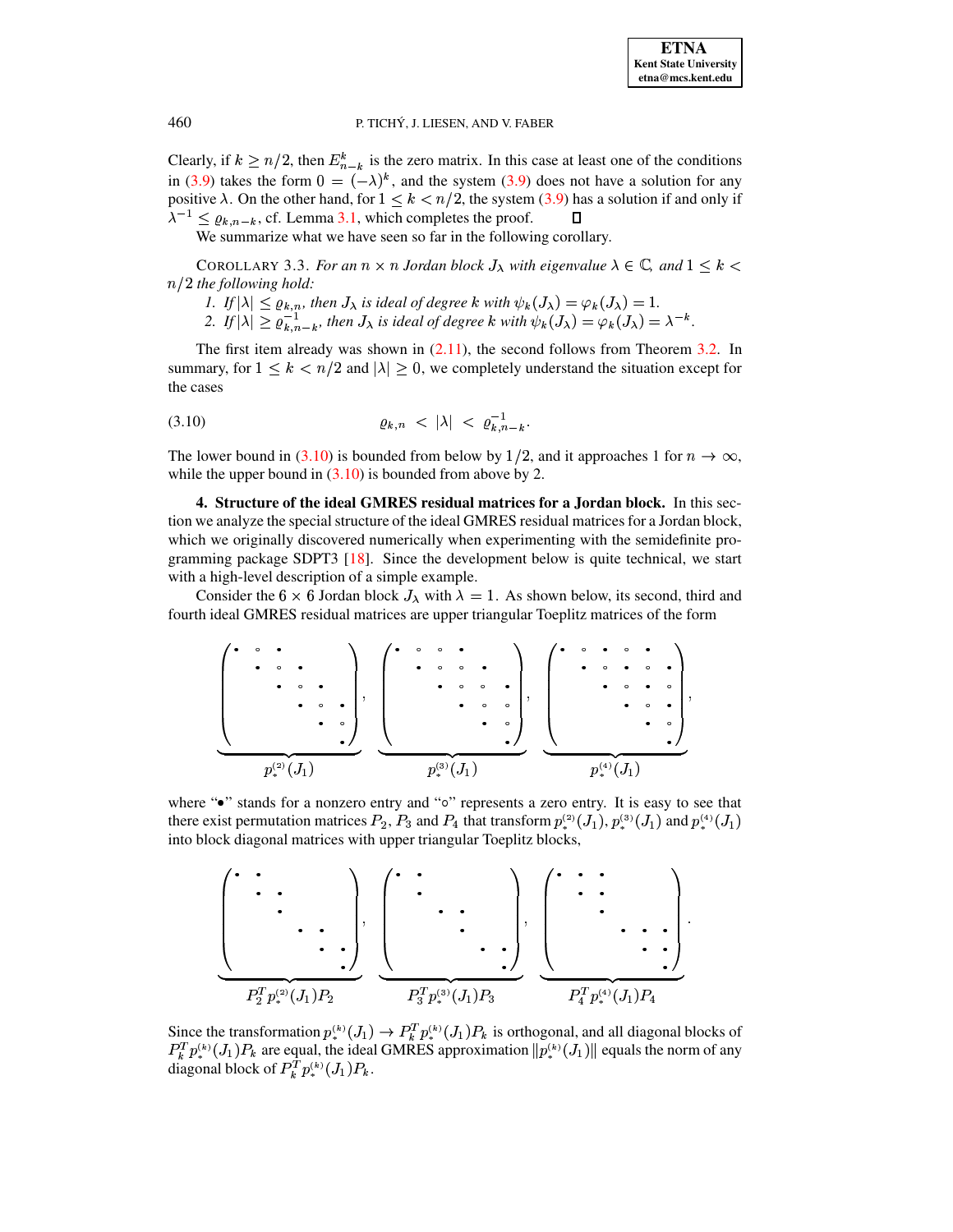**ETNA Kent State University**  $etna@mcs. kent.edu$ 

#### WORST-CASE AND IDEAL GMRES FOR A JORDAN BLOCK

These observations are the key to analyzing the kth and  $(n - k)$ th ideal GMRES approximations for  $J_1$  and, more generally, for any Jordan block  $J_{\lambda}$ , when k divides n. The following lemma formalizes the just described orthogonal transformation and shows the connection between the singular value decompositions of  $p_{\ast}^{(k)}(J_{\lambda})$  and of a diagonal block of  $P_k^T p_{*}^{(k)}(J_{\lambda}) P_k.$ 

<span id="page-8-3"></span>LEMMA 4.1. Let n and k be positive integers,  $n > k$ , and let d be their greatest common divisor. Define  $m \equiv n/d$  and  $\ell = k/d$ . Consider the  $m \times m$  upper triangular Toeplitz  $matrix B$ ,

(4.1) 
$$
B \equiv \sum_{j=0}^{\ell} b_j E_m^j, \text{ and let } B = USV^T
$$

be its singular value decomposition. Then the singular value decomposition of the  $n \times n$  $matrix\ G$ .

<span id="page-8-0"></span>(4.2) 
$$
G \equiv \sum_{j=0}^{\ell} b_j E_n^{jd} \text{ is given by } G = (U \otimes I_d)(S \otimes I_d)(V \otimes I_d)^T
$$

*Proof.* Define the  $n \times n$  matrix P by  $P \equiv [I_m \otimes e_1, \ldots, I_m \otimes e_d]$ , then

$$
P^TGP = I_d \otimes B = I_d \otimes (USV^T) = (I_d \otimes U)(I_d \otimes S)(I_d \otimes V)^T,
$$

and hence

$$
G = P(I_d \otimes U)(I_d \otimes S)(I_d \otimes V)^T P^T
$$
  
= 
$$
[P(I_d \otimes U)P^T][P(I_d \otimes S)P^T][P(I_d \otimes V)P^T]^T
$$
  
= 
$$
(U \otimes I_d)(S \otimes I_d)(V \otimes I_d)^T.
$$

In the last equation we have used  $[8, Corollary 4.3.10]$ .

As outlined above, our strategy is as follows: Having an ideal GMRES residual matrix  $G$ of the special form (4.2), we can find a permutation matrix P such that  $P^T G P = I \otimes B$ (where  $I$  and  $B$  have the appropriate sizes), and then investigate the norm and properties of  $G$  through the norm and properties of the block  $B$ .

 $\Box$ 

<span id="page-8-4"></span>THEOREM 4.2. Let n and k be positive integers,  $n > k$ , and let d be their greatest common divisor. Let  $\lambda > 0$  and define  $m \equiv n/d$ ,  $\ell \equiv k/d$ ,

<span id="page-8-1"></span>
$$
J_{\lambda} \equiv \lambda I_n + E_n , \qquad J_{\mu} \equiv \mu I_m + E_m , \qquad \mu \equiv \lambda^d.
$$

Suppose that the lth ideal GMRES polynomial  $p_{\ast}^{(t)}$  of  $J_{\mu}$  is of the form

(4.3) 
$$
p_*^{(\ell)}(z) = \sum_{j=0}^{\ell} c_j (\mu - z)^j
$$

If  $J_{\mu}$  is ideal of degree  $\ell$ , then  $J_{\lambda}$  is ideal of degree k, and

$$
\psi_{\ell}(J_{\mu}) = \varphi_{\ell}(J_{\mu}) = \psi_{k}(J_{\lambda}) = \varphi_{k}(J_{\lambda}).
$$

Moreover, the kth ideal GMRES polynomial  $p_{*}^{(k)}$  of  $J_{\lambda}$  is given by

<span id="page-8-2"></span>(4.4) 
$$
p_*^{(k)}(z) = \sum_{j=0}^{\ell} c_j (\lambda - z)^{jd}.
$$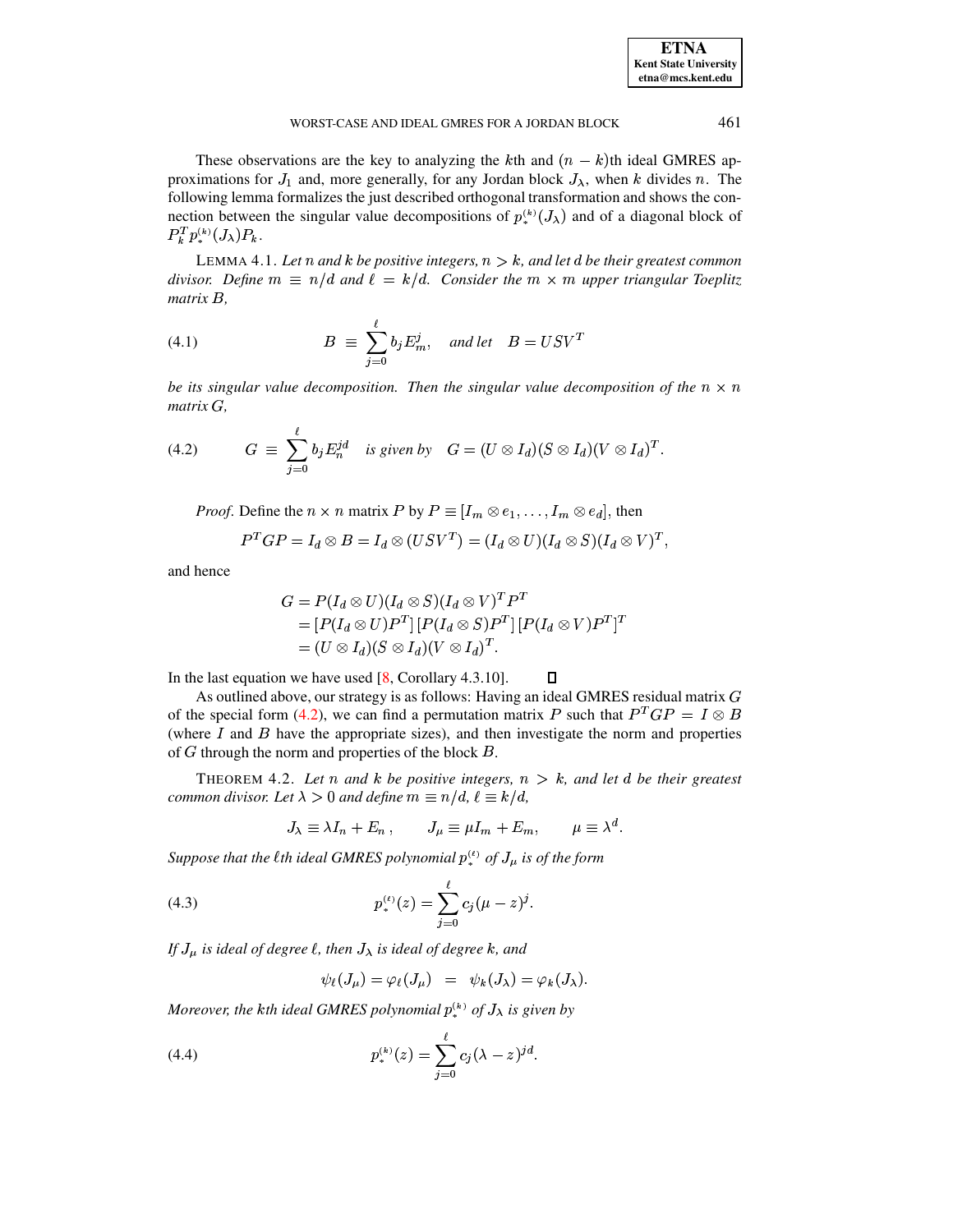*Proof.* Given the  $\ell$ th ideal GMRES polynomial  $p_{\ast}^{(\ell)} \in \pi_{\ell}$  of  $J_{\mu}$  as in (4.3), we define the polynomial

<span id="page-9-2"></span>(4.5) 
$$
q(z) \equiv \sum_{j=0}^{\ell} c_j (\lambda - z)^{jd} \in \pi_k
$$

Our goal is to show that this polynomial q, which is equal to  $p_{\ast}^{(k)}$  in (4.4), is the kth ideal GM-RES polynomial of  $J_{\lambda}$ . We will show this by constructing a unit norm vector  $b \in \Sigma(q(J_{\lambda})),$ such that the condition  $(2.1)$  is satisfied.

From

(4.6) 
$$
p_*^{(\ell)}(J_\mu) = \sum_{j=0}^{\ell} c_j (-E_m)^j, \qquad q(J_\lambda) = \sum_{j=0}^{\ell} c_j (-E_n)^{jd},
$$

we see that the matrices  $p_*^{(t)}(J_\mu)$  and  $q(J_\lambda)$  have a similar structure as the matrices B and G, respectively, in Lemma 4.1 (up to the sign in case  $d$  is even).

By assumption,  $\psi_{\ell}(J_{\mu}) = \varphi_{\ell}(J_{\mu}) > 0$ , and hence by Lemma 2.4 there exists a unit norm vector  $w \in \Sigma(p_{\ast}^{(\ell)}(J_{\mu}))$ , such that

(4.7) 
$$
p_*^{(\ell)}(J_{\mu})w \perp J_{\mu} \mathcal{K}_{\ell}(J_{\mu},w).
$$

Define  $S_{\mu} \in \mathbb{R}^{m \times m}$ ,  $v \in \mathbb{R}^m$ , and  $B \in \mathbb{R}^{m \times m}$  by

(4.8) 
$$
S_{\mu} \equiv \begin{cases} J_{\mu}, \\ I_{m}^{\pm} J_{\mu} I_{m}^{\pm}, \end{cases} \qquad v \equiv \begin{cases} w, \\ I_{m}^{\pm} w, \end{cases} \qquad \text{if } d \text{ is odd,}
$$

(4.9) 
$$
B \equiv p_*^{(\ell)}(S_\mu).
$$

Then it easily follows that

<span id="page-9-1"></span>

and  $v \in \Sigma(B)$ . Since B is a Toeplitz matrix, the matrix  $I_m^B B$  is symmetric, and hence unitarily diagonalizable,  $I_m^B B = V \Lambda V^T$ . Therefore, there exists a diagonal matrix  $I_m^{\pm}$  having entries  $1$  and  $-1$  on its diagonal, such that

$$
B = (I_m^B V \hat{I}_m^{\pm}) (\hat{I}_m^{\pm} \Lambda) V^T
$$

is the singular value decomposition of B. If  $z \in \Sigma(B)$  is a right singular vector, then the corresponding left singular vector is given either by  $I_m^B z$  or by  $-I_m^B z$ . Since  $v \in \Sigma(B)$ , we can decompose this vector as  $v = v^+ + v^-$ . Here  $v^+$  resp.  $v^-$  are the orthogonal projections of v onto the space spanned by right singular vectors  $z \in \Sigma(B)$  with the corresponding left singular vector equal to  $I_m^B z$  resp.  $-I_m^B z$ .

Denoting by  $\delta$  the maximal singular value of  $p_{\ast}^{(\ell)}(J_{\mu}),$ 

<span id="page-9-0"></span>(4.11) 
$$
Bv = \delta I_m^B (v^+ - v^-), \text{ and } \delta \equiv ||p_*^{(\ell)}(J_\mu)|| = ||B|| = ||q(J_\lambda)||,
$$

where we have applied Lemma 4.1 to obtain the last equality.

Since  $v \in \Sigma(B)$ , Lemma 4.1 implies that  $v \otimes e_j \in \Sigma(q(J_\lambda))$ , where  $e_j$  denotes the jth standard basis vector for  $j = 1, ..., d$ . Now define  $e_{\lambda} \equiv [1, -\lambda, ..., (-\lambda)^{d-1}]^T$ , and

(4.12) 
$$
b \equiv \gamma \sum_{j=1}^{d} (-\lambda)^{j-1} v \otimes e_j = \gamma (v \otimes e_\lambda),
$$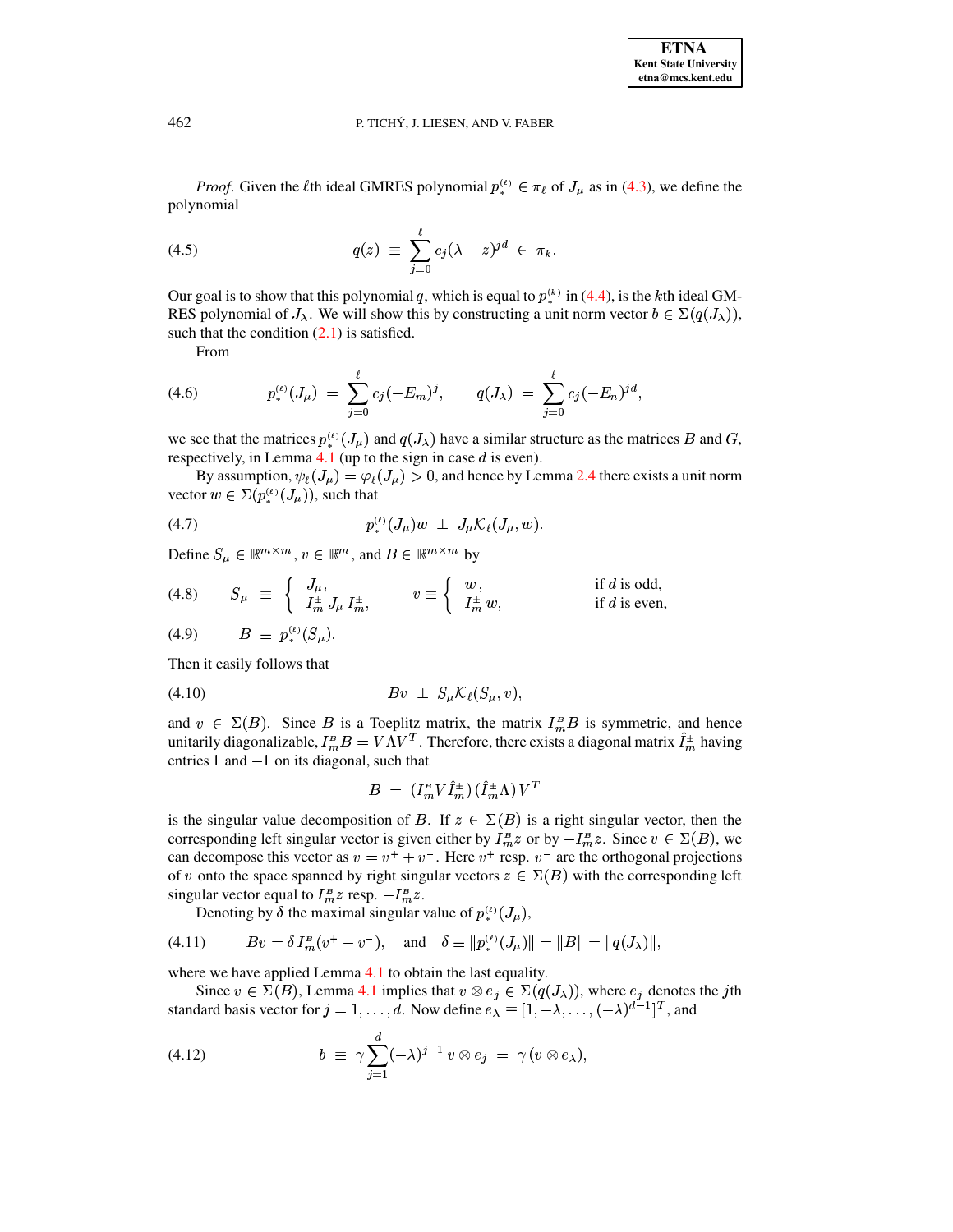#### WORST-CASE AND IDEAL GMRES FOR A JORDAN BLOCK

where  $\gamma$  is chosen so that  $||b|| = 1$ . Clearly,  $b \in \Sigma(q(J_\lambda))$ , and b can be decomposed as

$$
b = b^+ + b^-, \qquad b^+ \equiv \gamma (v^+ \otimes e_\lambda), \qquad b^- \equiv \gamma (v^- \otimes e_\lambda),
$$

with  $q(J_\lambda)b^+ = \delta I_n^B b^+, q(J_\lambda)b^- = -\delta I_n^B b^-.$  Hence, using the first expression in (4.11),

<span id="page-10-2"></span>(4.13) 
$$
q(J_{\lambda})b = \gamma q(J_{\lambda}) (b^{+} + b^{-}) = \gamma \delta I_{n}^{B} (b^{+} - b^{-})
$$

$$
= \gamma \delta I_{n}^{B} ((v^{+} - v^{-}) \otimes e_{\lambda}) = \gamma \delta ((I_{m}^{B} (v^{+} - v^{-})) \otimes (I_{d}^{B} e_{\lambda}))
$$

$$
= \gamma ((Bv) \otimes (I_{d}^{B} e_{\lambda})).
$$

We next show that

<span id="page-10-0"></span>
$$
(4.14) \t q(J_{\lambda})b \perp J_{\lambda}^{j}b, \quad j=1,\ldots,k,
$$

i.e. that q is a GMRES polynomial for  $J_{\lambda}$  and the initial vector b. Since

<span id="page-10-4"></span>(4.15) 
$$
\text{span}\{J_{\lambda}b,\ldots,J_{\lambda}^kb\} = \text{span}\{E_n^0J_{\lambda}b,\ldots,E_n^{k-1}J_{\lambda}b\},
$$

the relation  $(4.14)$  holds if and only if

$$
(4.16) \t q(J_{\lambda})b \perp E_n^j J_{\lambda}b, \t j=0,\ldots,k-1.
$$

Let us decompose the index  $j$  as

<span id="page-10-1"></span>
$$
(4.17) \t j = sd+t, \t s = 0, \ldots, l-1, \t t = 0, \ldots, d-1.
$$

An elementary computation shows that

$$
J_{\lambda}b = \gamma J_{\lambda}(v \otimes e_{\lambda}) = \gamma ((S_{\mu}v) \otimes e_d).
$$

Multiplication of  $J_{\lambda}b$  from the left by  $E_n^j$  shifts all entries of  $J_{\lambda}b$  upwards by j positions. Using (4.17),  $E_n^j J_\lambda b$  can be written as

<span id="page-10-3"></span>
$$
(4.18) \tE_n^j J_\lambda b = \gamma E_n^{sd}((S_\mu v) \otimes e_{d-t}) = \gamma ((E_m^s S_\mu v) \otimes e_{d-t}).
$$

Now from  $(4.13)$  and  $(4.18)$  we obtain

$$
(q(J_{\lambda})b)^{T}(E_{n}^{j}J_{\lambda}b) = \gamma^{2}((Bv) \otimes (I_{d}^{B}e_{\lambda}))^{T}((E_{m}^{s}S_{\mu}v) \otimes e_{d-t})
$$
  
= 
$$
\gamma^{2}[(Bv)^{T}E_{m}^{s}S_{\mu}v][e_{\lambda}^{T}I_{d}^{B}e_{d-t}].
$$

Similar as in (4.15),  $E_m^s S_\mu v \in S_\mu \mathcal{K}_\ell(S_\mu, v)$  for  $s = 0, \ldots, l-1$ . Since Bv is orthogonal to  $S_{\mu} \mathcal{K}_{\ell}(S_{\mu}, v)$ , cf. (4.10), it holds that  $(Bv)^{T} E_{m}^{s} S_{\mu} v = 0$  for  $s = 0, \ldots, l-1$ . In other words, we just proved  $(4.14)$ .

Summarizing, q is the kth GMRES polynomial for the matrix  $J_{\lambda}$  and the initial vector  $b \in \Sigma(q(J_{\lambda}))$ . Using Lemma 2.4, it holds that  $\psi_k(J_{\lambda}) = \varphi_k(J_{\lambda})$  and, therefore, q is the kth ideal GMRES polynomial of  $J_{\lambda}$ . Moreover, Lemma 4.1 implies that the ideal GMRES residual matrices  $p_{*}^{(\ell)}(J_{\mu})$  and  $p_{*}^{(k)}(J_{\lambda})$  have the same norm and thus  $\psi_{\ell}(J_{\mu}) = \varphi_{\ell}(J_{\mu}) =$  $\psi_k(J_\lambda) = \varphi_k(J_\lambda).$ Л

Note that the integers  $\ell$  and m defined in Theorem 4.2 are relatively prime. The assertion of this theorem is quite tricky, so some explanation is appropriate. Suppose we know that an  $m \times m$  Jordan block  $J_{\mu}$  is ideal of degree  $\ell$ , where  $\ell$  and  $m$  are relatively prime. Then by Theorem 4.2, an  $n \times n$  Jordan block  $J_{\lambda}$  is ideal of degree k, where  $n \equiv dm$ ,  $k \equiv d\ell$ ,  $\lambda \equiv \mu^d$ , and  $d$  is *any* positive integer. Therefore, to prove that any Jordan block is ideal, it would be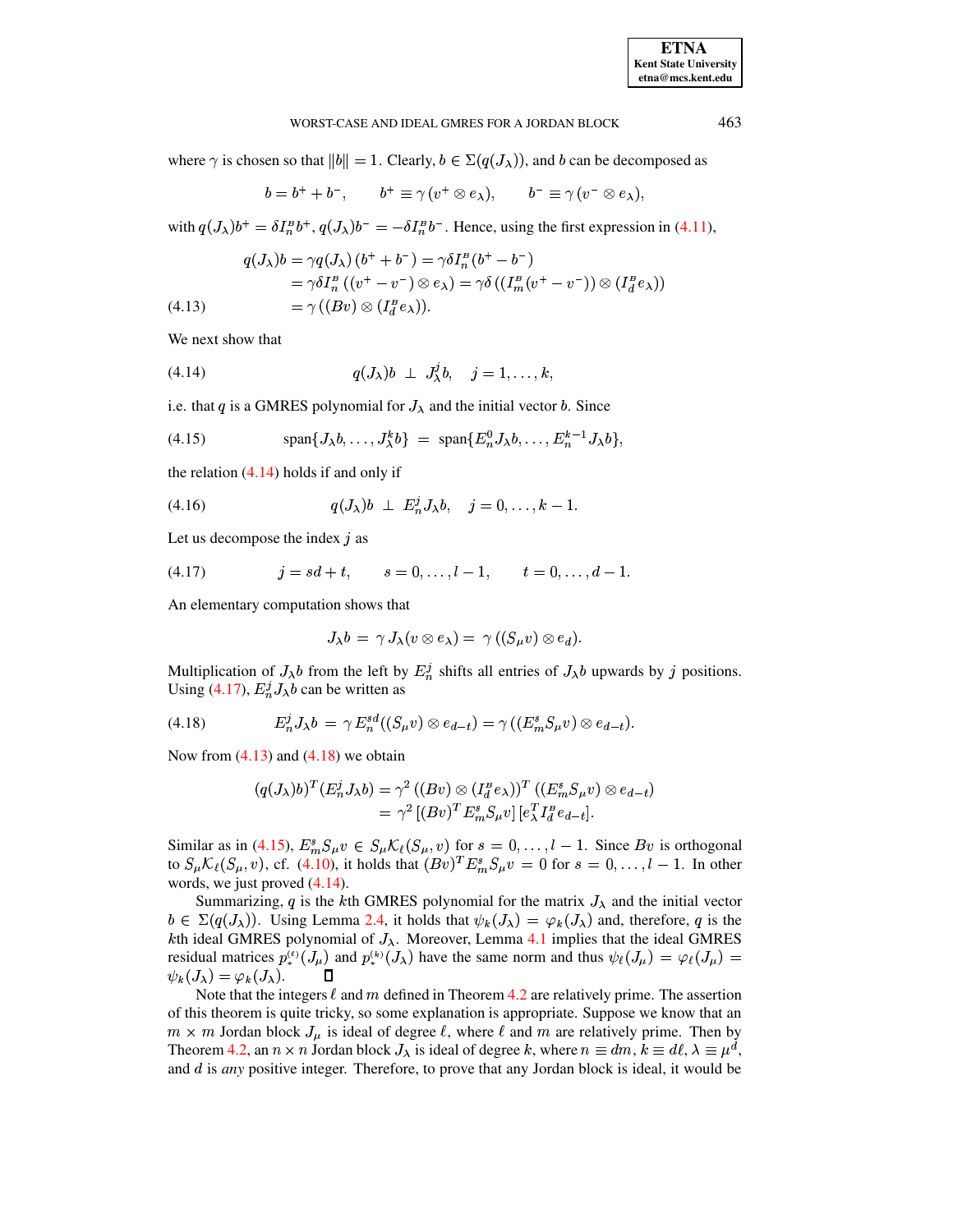

<span id="page-11-0"></span>FIG. 4.1. Multiplicity of the maximal singular value of  $p_*^{(k)}(J_1)$  for the 20  $\times$  20 Jordan block  $J_1$  and  $k =$  $1, \ldots, 19.$ 

sufficient to show that any Jordan block is ideal of degree  $k$  whenever  $k$  and the size of the Jordan block are relatively prime; all the other cases are then covered by Theorem 4.2. In other words, Theorem 4.2 reduces the question of idealness of Jordan blocks to block sizes  $n$ and steps  $k$ , where  $k$  and  $n$  are relatively prime.

EXAMPLE 1. Consider the 20  $\times$  20 Jordan block  $J_1$ . In Fig 4.1 we plot the multiplicity of the maximal singular value of  $p_{\ast}^{(k)}(J_1)$  for  $k = 1, ..., 19$ . Apparently, the multiplicity is equal to the greatest common divisor of n and k. In particular, at steps k such that k and n are relatively prime, the maximal singular value of  $p_{\ast}^{(k)}(J_1)$  is simple. (The same phenomenon can be observed numerically also for other choices of  $n$ .) By the second item in Lemma 2.3,  $J_1$  is ideal of degree k in the steps where k and n are relatively prime. Then Theorem 4.2 implies that  $J_1$  is ideal.

Theorem 4.2 also allows us to prove the following result about the radii of the polynomial numerical hulls of Jordan blocks.

<span id="page-11-2"></span>THEOREM 4.3. Let n and k be positive integers,  $n > k$ , and let d be their greatest common divisor. Define  $m \equiv n/d$ ,  $\ell \equiv k/d$ . Then the radius  $\varrho_{k,n}$  of the kth polynomial numerical hull of an  $n \times n$  Jordan block satisfies

$$
Q_{k,n} = \varrho_{\ell,m}^{1/d}.
$$

*Proof.* Let  $\lambda > 0$  and consider Jordan blocks

<span id="page-11-1"></span>
$$
J_{\lambda} \equiv \lambda I_n + E_n, \qquad J_{\mu} \equiv \mu I_m + E_m, \qquad \mu \equiv \lambda^d.
$$

We prove the following equivalence

$$
\mu \leq \varrho_{\ell,m} \iff \psi_{\ell}(J_{\mu}) = \varphi_{\ell}(J_{\mu}) = 1 \iff \psi_{k}(J_{\lambda}) = \varphi_{k}(J_{\lambda}) = 1 \iff \lambda \leq \varrho_{k,n}.
$$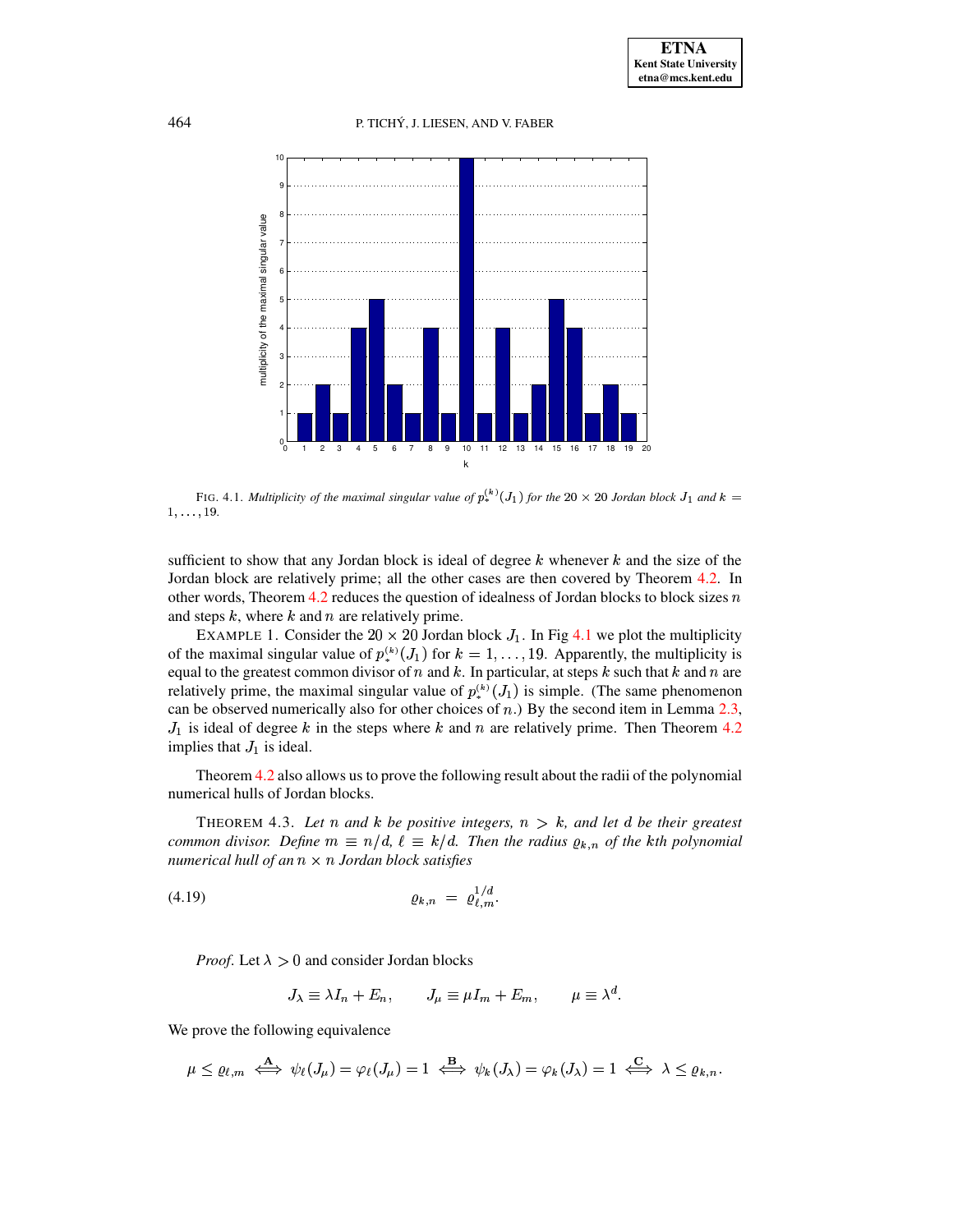**Kent State University**  $etna@mcs. kent.edu$ 

**ETNA** 

#### WORST-CASE AND IDEAL GMRES FOR A JORDAN BLOCK

The equivalences  $\bf{A}$  and  $\bf{C}$  follow from (2.11), so we only have to prove the equivalence  $\bf{B}$ . From Theorem 4.2,

$$
\psi_{\ell}(J_{\mu}) = \varphi_{\ell}(J_{\mu}) = 1 \quad \Longrightarrow \quad \psi_{k}(J_{\lambda}) = \varphi_{k}(J_{\lambda}) = 1.
$$

On the other hand, suppose that  $\psi_k(J_\lambda) = \varphi_k(J_\lambda) = 1$ . Consider the polynomial  $p_{\lambda}^{(\ell)}$  of the form  $(4.3)$ . Then, similarly as in the proof of Theorem 4.2, the polynomial q defined by  $(4.5)$ satisfies  $q \in \pi_k$  and  $||q(J_\lambda)|| = ||p_*^{(\ell)}(J_\mu)||$ , cf. (4.11). Now if  $\varphi_k(J_\mu) = ||p_*^{(\ell)}(J_\mu)|| < 1$ , then  $||q(J_\lambda)|| < 1 = \varphi_k(J_\lambda)$ , which contradicts the optimality property of the kth ideal GMRES polynomial  $p_*^{(k)}$  of  $J_\lambda$ . Therefore  $\varphi_k(J_u) = 1$ , which implies that  $\psi_k(J_u) = 1$ , cf.  $(2.4)$ , and thus **B** must hold.

Consequently, for each  $\lambda > 0$ ,  $\lambda^d \leq \varrho_{\ell,m} \Longleftrightarrow \lambda \leq \varrho_{k,n}$ , which implies (4.19). 0

COROLLARY 4.4. Consider an  $n \times n$  Jordan block  $J_{\lambda}$  with  $\lambda > 0$ . Let  $k < n$  be a positive integer dividing n. Then  $\psi_k(J_\lambda) = \varphi_k(J_\lambda)$ , and if  $\lambda \geq \varrho_{k,n}$ , then

<span id="page-12-1"></span>(4.20) 
$$
\lambda^{-k} \cos\left(\frac{\pi}{n/k+1}\right) \leq \varphi_k(J_\lambda) \leq \lambda^{-k}.
$$

The kth ideal GMRES polynomial  $p_{*}^{(k)}$  of  $J_{\lambda}$  is of the form

<span id="page-12-2"></span>
$$
(4.21) \t\t\t\t p_*^{(k)}(z) = c_0 + c_1 (\lambda - z)^k,
$$

where  $c_0$  and  $c_1$  are the coefficients of the first ideal GMRES polynomial (4.3) of the  $\frac{n}{k} \times \frac{n}{k}$ Jordan block  $J_{\lambda^k}$ . Moreover, it holds that

<span id="page-12-0"></span>(4.22) 
$$
\varrho_{k,n} = \varrho_{1,n/k}^{1/k} = \left[ \cos \left( \frac{\pi}{n/k+1} \right) \right]^{1/k}.
$$

*Proof.* All results follow from Theorem 4.2 and Theorem 4.3. If  $k$  divides  $n$ , then  $d = k$  is their greatest common divisor, and  $m = n/k$ ,  $\ell = 1$ . For  $\ell = 1$ , the assumption  $\psi_{\ell}(J_{\mu}) = \varphi_{\ell}(J_{\mu}) > 0$  in Theorem 4.2 is satisfied and therefore  $\psi_{k}(J_{\lambda}) = \varphi_{k}(J_{\lambda})$ . In (4.22) we used Theorem 4.3 and the explicit form of the radius  $\varrho_{1,n/k}$ , cf. (2.8). The bound (4.20) is just the bound (2.10), where for  $\rho_{k,n}$  we substituted its exact value on the right hand side of (4.22).  $\Box$ 

If k divides n, then  $p_{*}^{(k)}(z) = 1$  for  $\lambda \le \varrho_{n,k}$  and  $p_{*}^{(k)}(z) = c_0 + c_1(\lambda - z)^k$  for  $\lambda > \varrho_{n,k}$ . For  $\lambda \ge \varrho_{k,n-k}^{-1}$  we know that  $c_0 = 0$  and  $c_1 = \lambda^{-k}$ , cf. Theorem 3.2. Moreover, since  $\psi_k(J_\lambda) = \varphi_k(J_\lambda)$ , it follows from (2.11) and Theorem 3.2 that  $c_0 \neq 0$  and  $c_1 \neq 0$ whenever  $\varrho_{k,n} < \lambda < \varrho_{k,n-k}^{-1}$ . Then, from the form of the kth ideal GMRES polynomial (4.21) it is easy to see that the k roots of  $p_*^{(k)}$  are uniformly distributed on the circle around  $\lambda$ with radius  $|c_0/c_1|^{1/k}$ .

EXAMPLE 2. Consider an  $n \times n$  Jordan block  $J_{\lambda}$  with  $\lambda > 0$ , n even and  $k = n/2$ . This gives  $d = n/2$ ,  $m = 2$ ,  $\ell = 1$ , and  $\mu = \lambda^{n/2}$  in Theorem 4.2. Since for the  $2 \times 2$ Jordan block  $J_{\mu}$ ,  $\psi_1(J_{\mu}) = \varphi_1(J_{\mu}) > 0$ , Theorem 4.2 implies that  $\psi_1(J_{\mu}) = \varphi_1(J_{\mu}) =$  $\psi_{n/2}(J_{\lambda}) = \varphi_{n/2}(J_{\lambda})$ . Theorem 4.3 shows that

$$
Q_{n/2,n} = \varrho_{1,2}^{1/k} = 2^{-2/n}.
$$

Moreover, by a direct computation of the first ideal GMRES approximation for the  $2 \times 2$ Jordan block  $J_{\mu}$  with  $\mu = \lambda^{n/2}$ , we obtain that for  $\lambda \geq 2^{-2/n}$ ,

<span id="page-12-3"></span>
$$
(4.24) \t c_0 = \frac{2}{4\lambda^n + 1}, \t c_1 = \frac{1}{\lambda^{n/2}} \frac{4\lambda^n - 1}{4\lambda^n + 1}, \t \varphi_{n/2}(J_\lambda) = \frac{4\lambda^{n/2}}{4\lambda^n + 1}.
$$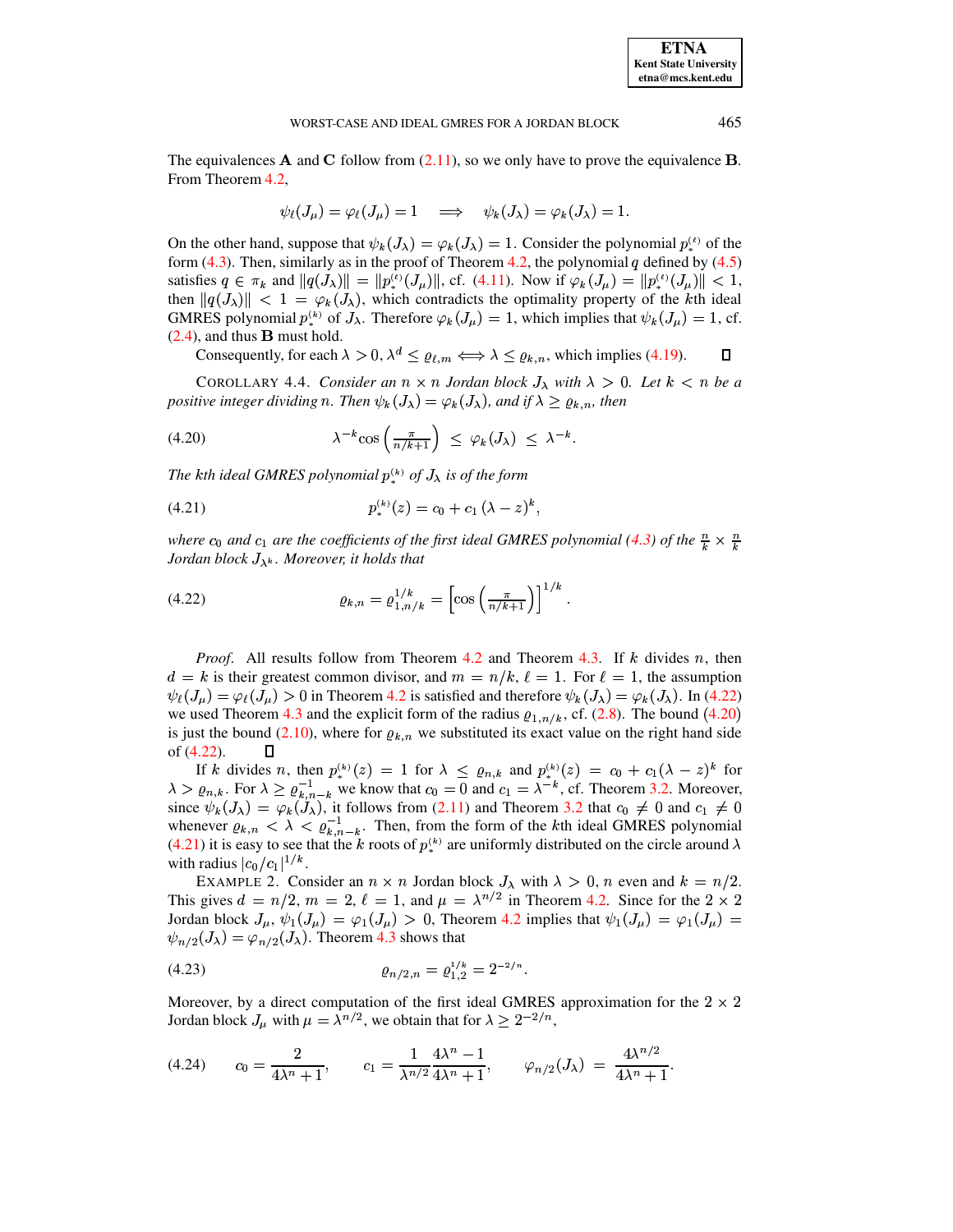Using (2.10) and the fact that  $\varrho_{k,n}^k \geq \varrho_{n/2,n}^k = 2^{-2k/n} \geq 2^{-1}$  for  $k \leq n/2$ , we get the bound

<span id="page-13-7"></span>
$$
(4.25) \qquad \frac{1}{2}\lambda^{-k} \leq \varphi_k(J_\lambda) \leq \lambda^{-k}, \qquad k \leq n/2.
$$

<span id="page-13-0"></span>5. The next-to-last worst-case and ideal GMRES approximations. In this section we consider the  $(n - 1)$ st worst-case and ideal GMRES approximations for an  $n \times n$  Jordan block  $J_{\lambda}$  with  $\lambda > 0$ . Our main result, stated in Theorem 5.5 below, is that  $\psi_{n-1}(J_{\lambda}) =$  $\varphi_{n-1}(J_\lambda)$  for  $\lambda \geq 1$ . We also give an explicit expression for  $\varphi_{n-1}(J_\lambda)$  in terms of the eigenvalue  $\lambda$ . The proof of this result will make use of three technical lemmas. To simplify the notation, we define the vector

$$
e_{\lambda}^{(n)} \equiv I_n^{\pm} [1, \lambda, \ldots, \lambda^{n-1}]^T
$$

and the Hankel matrix

(5.1) 
$$
H(v_1,...,v_n) \equiv \begin{pmatrix} v_1 & v_2 & \dots & v_n \\ v_2 & & & \\ \vdots & & & \\ v_n & & & \end{pmatrix}.
$$

<span id="page-13-1"></span>The first lemma is a slight reformulation of  $[12,$  Corollary 2.2].

LEMMA 5.1. Consider the linear algebraic system  $J_{\lambda}x = b$ , with an  $n \times n$  Jordan block  $J_{\lambda}$ , and a right hand side vector  $b = [b_1, \ldots, b_n]^T$  such that  $b_n \neq 0$ . If  $x_0 = 0$ , then the  $(n-1)$ st GMRES residual  $r_{n-1}$  is uniquely determined by the linear system

<span id="page-13-5"></span>(5.2) 
$$
||r_{n-1}||^{-2} H(b_1,\ldots,b_n) r_{n-1} = e_{\lambda}^{(n)}.
$$

<span id="page-13-6"></span>LEMMA 5.2. Let  $\lambda > 0$  be given and let  $b \in \mathbb{R}^n$  be the unit norm vector

(5.3) 
$$
b \equiv (-1)^{n-1} ||\xi||^{-1} I_n^B \xi,
$$

where  $\xi = [\xi_1, \ldots, \xi_n]^T$  has the components

<span id="page-13-2"></span>(5.4) 
$$
\xi_{i+1} = \lambda^{\frac{n-1}{2} - i} \frac{(-1)^i}{4^i} {2i \choose i}, \qquad i = 0, \ldots, n-1.
$$

Then the  $(n-1)$ st GMRES residual  $r_{n-1}$  for the  $n \times n$  Jordan block  $J_{\lambda}$  and the initial vector *b* is given by  $r_{n-1} = ||\xi||^{-3} \xi$ , and hence

<span id="page-13-4"></span>(5.5) 
$$
||r_{n-1}|| = ||\xi||^{-2} = \frac{1}{\lambda^{n-1}} \left[ \sum_{i=0}^{n-1} (4\lambda)^{-2i} {2i \choose i}^2 \right]^{-1}.
$$

*Proof.* Since the last component of  $b = (-1)^{n-1} ||\xi||^{-1} [\xi_n, \dots, \xi_1]^T$  is nonzero, Lemma 5.1 implies that the  $(n - 1)$ st GMRES residual for  $J_{\lambda}$  and b satisfies

<span id="page-13-3"></span>(5.6) 
$$
\frac{(-1)^{n-1}}{\|\xi\| \|r_{n-1}\|^2} \widehat{H} r_{n-1} = e_{\lambda}^{(n)},
$$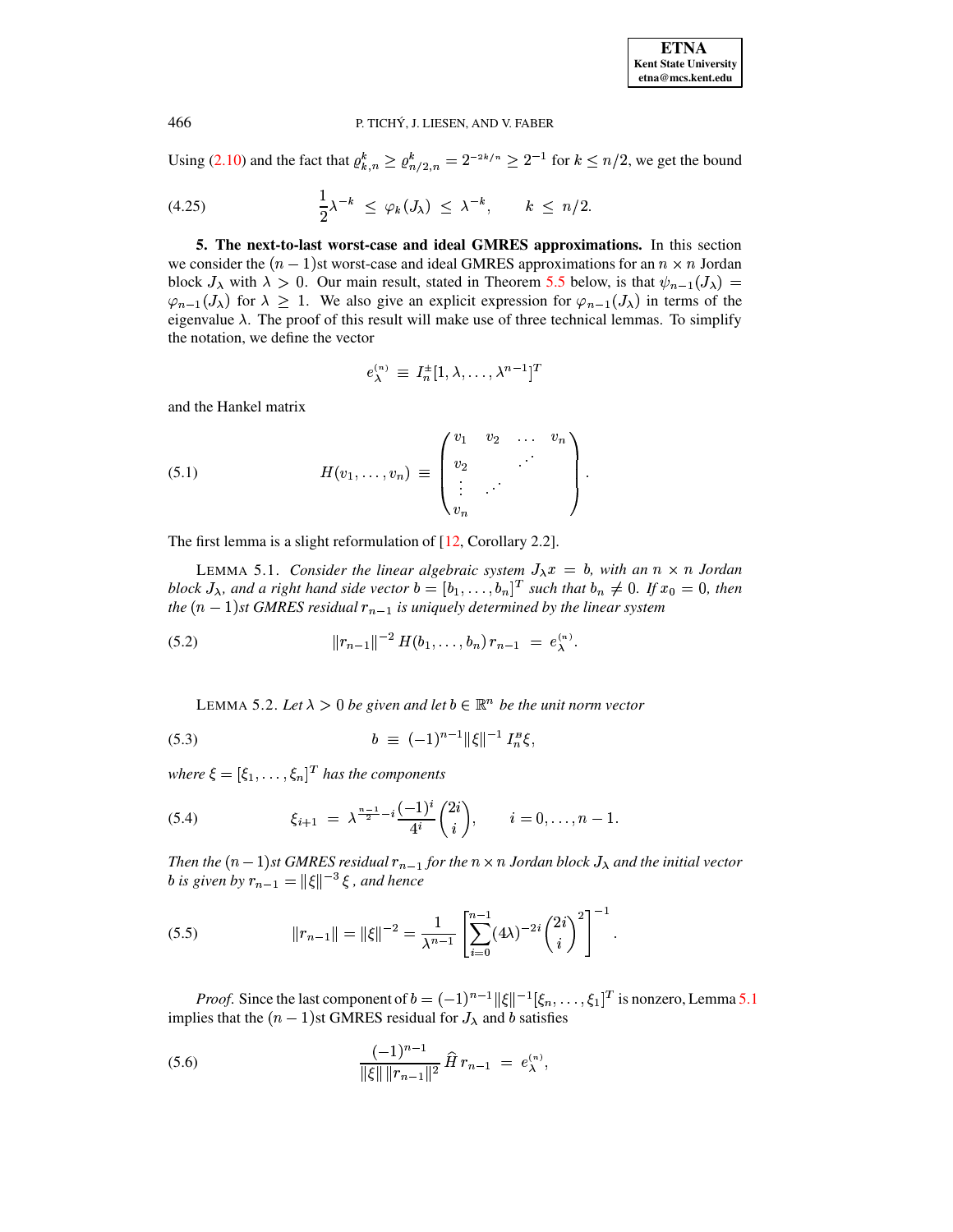where  $H = H(\xi_0, \dots, \xi_1)$ . Using the definition [\(5.4\)](#page-13-2), the numbers  $\xi_{i+1}$  satisfy for  $j =$  $\blacksquare$ ,

$$
\sum_{i=0}^{j} \xi_{i+1} \xi_{j-i+1} = \frac{(-1)^j}{4^j} \lambda^{n-j-1} \sum_{i=0}^{j} {2i \choose i} {2(j-i) \choose j-i} = (-1)^j \lambda^{n-j-1}.
$$

In the last equality we use the fact that the sum of the products of the given binomial coefficients is equal to  $4^j$ , see e.g. [\[15,](#page-20-15) p. 44]. The *n* previous equations can be written in matrix form as

<span id="page-14-0"></span>(5.7) 
$$
\hat{H}\,\xi = (-1)^{n-1}e_{\lambda}^{(n)}.
$$

A comparison of [\(5.7\)](#page-14-0) and [\(5.6\)](#page-13-3) shows that  $\xi = \|r_{n-1}\|^{-2}r_{n-1}\|\xi\|^{-1}$  and, therefore,  $\|\xi\|^{-2} =$  $||r_{n-1}||$ . Finally,  $r_{n-1} = \xi ||\xi|| ||r_{n-1}||^2 = \xi ||\xi||^{-3}$ . A straightforward computation shows that  $||r_{n-1}||$  is given by [\(5.5\)](#page-13-4). O

REMARK 5.3. It is not hard to check that  $\xi_{i+1}$  defined in [\(5.4\)](#page-13-2) can be computed by the recurrence

<span id="page-14-1"></span>(5.8) 
$$
\xi_1 = \lambda^{\frac{n-1}{2}}, \qquad \xi_{i+1} = -\xi_i \lambda^{-1} \frac{2i-1}{2i}, \qquad i = 1, \ldots, n-1.
$$

<span id="page-14-2"></span>LEMMA 5.4. Let  $\lambda > 0$  be given and let  $\xi^+ \equiv I_n^{\pm} \xi$ , where the vector  $\xi$  is defined as in Lemma [5.2.](#page-13-5) Then there exists an uniquely determined Hankel matrix H such that

$$
\xi^+ = \hat{H} \xi^+.
$$

If  $\lambda \geq 1$ , the matrix H is primitive and has only one eigenvalue of maximum modulus. This *eigenvalue is equal to* 1, *and*  $\xi^+$  *is the corresponding eigenvector.* 

*Proof.* First note that since the entries of  $\xi$  alternate in sign and  $\xi_1 > 0$ , all components of  $\xi^+ = [\xi_1^+, \ldots, \xi_n^+]^T$  are positive. We are now going to construct the Hankel matrix H of the form  $H = H(h_n, \ldots, h_1)$ .

The *n*th equation in  $\xi^+ = H\xi^+$  is  $h_1\xi_1^+ = \xi_n^+$ , i.e.  $h_1 = \xi_n^+/\xi_1^+$ . Therefore,  $h_1$  is well-defined and positive. Considering the equations  $n=1,\ldots,1$  it is clear that the entries  $h_2, \ldots, h_n$  of H are uniquely determined.

To show the remaining part of the lemma, we will first prove by induction that for  $\lambda > 1$ , H is nonnegative with  $h_i > 0$ ,  $i = 1, \ldots, n$ . We already know that  $h_1 > 0$ . Now suppose that  $h_1 > 0, \ldots, h_j > 0$  for some  $j \geq 1$ . The  $(n - j)$ th equation in  $\xi^+ = H\xi^+$  is of the form

$$
\xi_{n-j}^+ = h_{j+1}\xi_1^+ + \sum_{i=2}^{j+1} h_{j-i+2}\xi_i^+ = h_{j+1}\xi_1^+ + \sum_{i=1}^{j} h_{j-i+1}\xi_{i+1}^+.
$$

Using the definitions of  $\xi_{i+1}^+$  and  $\xi_{i+1}$ , cf. [\(5.4\)](#page-13-2) and [\(5.8\)](#page-14-1), it holds that

$$
\xi_{i+1}^+ = \lambda^{-1}\left(\xi_i^+ - \frac{\xi_i^+}{2i}\right)
$$

and, therefore,

$$
\xi_{n-j}^+ = h_{j+1}\xi_1^+ + \lambda^{-1} \sum_{i=1}^j h_{j-i+1}\xi_i^+ - \lambda^{-1} \sum_{i=1}^j h_{j-i+1} \frac{\xi_i^+}{2i}
$$
  
=  $h_{j+1}\xi_1^+ + \lambda^{-1}\xi_{n-j+1}^+ - \lambda^{-1} \sum_{i=1}^j h_{j-i+1} \frac{\xi_i^+}{2i}.$ 

**ETNA Kent State University etna@mcs.kent.edu**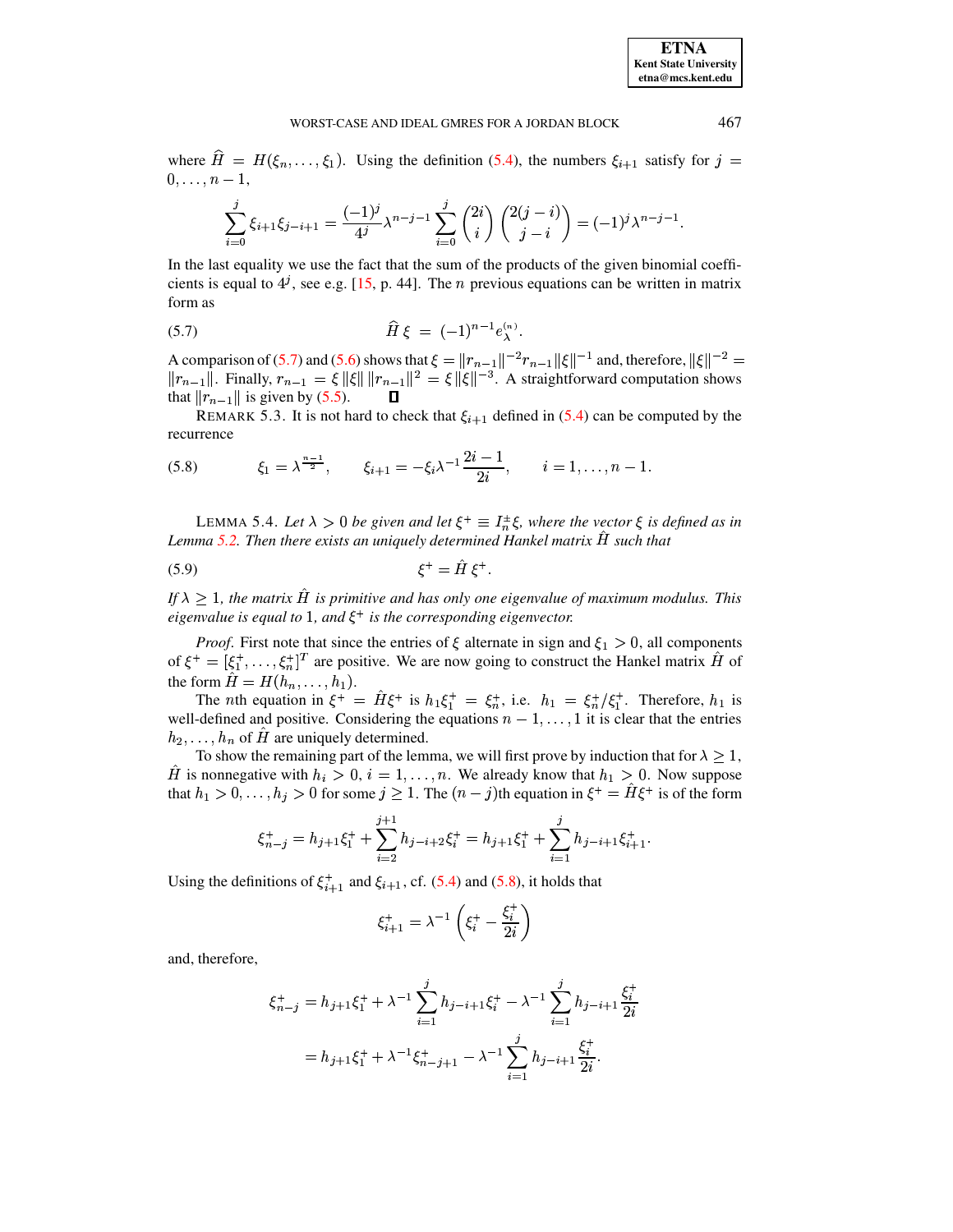Finally,

$$
(5.10) \t\t h_{j+1} = (\xi_1^+)^{-1} \left( \xi_{n-j}^+ - \lambda^{-1} \xi_{n-j+1}^+ + \left[ \lambda^{-1} \sum_{i=1}^j h_{j-i+1} \frac{\xi_i^+}{2i} \right] \right).
$$

The term in the square brackets is positive according to the induction hypothesis. Moreover, since the sequence  $\xi_1^+, \xi_2^+, \ldots$  is decreasing for  $\lambda \geq 1$ , it holds that  $\xi_{n-j}^+ > \lambda^{-1} \xi_{n-j+1}^+$ , i.e.  $h_{j+1} > 0.$ 

Summarizing, H is nonnegative and  $\xi^+ > 0$  is an eigenvector of H corresponding to the eigenvalue 1. Therefore, 1 must be an eigenvalue of maximum modulus [\[9,](#page-20-16) Corollary 8.1.30.]. Moreover, since  $H^2 > 0$ , H is primitive, cf. [\[9,](#page-20-16) Theorem 8.5.2.], and there exists only one eigenvalue of maximum modulus.  $\Box$ 

Now we can state and prove the main result of this section.

<span id="page-15-0"></span>THEOREM 5.5. *Consider an*  $n \times n$  *Jordan block*  $J_{\lambda}$  *with*  $\lambda \geq 1$ *. Then the unit norm vector defined in [\(5.3\)](#page-13-6)–[\(5.4\)](#page-13-2) solves the worst-case GMRES approximation problem [\(1.3\)](#page-0-1) for*  $J_{\lambda}$  and  $k = n - 1$ , and it holds that

<span id="page-15-1"></span>
$$
(5.11) \t\t \psi_{n-1}(J_{\lambda}) = \varphi_{n-1}(J_{\lambda}) = \frac{1}{\lambda^{n-1}} \left[ \sum_{i=0}^{n-1} (4\lambda)^{-2i} {2i \choose i}^2 \right]^{-1}.
$$

*Proof.* Consider the  $(n-1)$ st GMRES residual  $r_{n-1}$  for  $J_\lambda$  and the initial vector b defined in  $(5.3)$ – $(5.4)$ , and denote by  $p_{n-1}$  the corresponding GMRES polynomial, i.e.

<span id="page-15-3"></span>\* VW ? <sup>A</sup> (5.12) ,&

Using [\(5.5\)](#page-13-4),  $||r_{n-1}||$  is equal to the rightmost expression in [\(5.11\)](#page-15-1). To prove the assertion it suffices to show that b is a maximal right singular vector of the matrix  $p_{n-1}(J_\lambda)$ , cf. Lemma [2.4.](#page-3-2) Since  $p_{n-1}(J_\lambda)$  is an upper triangular Toeplitz matrix, the matrix  $p_{n-1}(J_\lambda)I_n^B$ , , where  $I_n^B$  is defined in [\(2.6\)](#page-4-2), is symmetric, and hence unitarily diagonalizable. Denote its eigendecomposition by  $p_{n-1}(J_\lambda)I_n^B = UDU^T$ , where D is a nonsingular real diagonal matrix, and  $U^T U = U U^T = I_n$ . Given D, there exists a (uniquely determined) diagonal matrix  $I_n^{\pm}$  having entries 1 or  $-1$  on its diagonal such that  $S \equiv D I_n^{\pm}$  is a real diagonal matrix with positive diagonal entries. Then

<span id="page-15-2"></span>(5.13) 
$$
p_{n-1}(J_{\lambda}) = U(D\hat{I}_n^{\pm}) (\hat{I}_n^{\pm} U^T I_n^B) = U S(\hat{I}_n^{\pm} U^T I_n^B),
$$

and the rightmost expression is the singular value decomposition of  $p_{n-1}(J_\lambda)$ . Substituting  $(5.3)$ ,  $(5.5)$  and  $(5.13)$  into  $(5.12)$ , we obtain

<span id="page-15-4"></span>(5.14) 
$$
\xi = (-1)^{n-1} \|\xi\|^2 US\hat{I}_n^{\pm} U^T \xi.
$$

Similarly as in Lemma [5.4,](#page-14-2) denote  $\xi^+ \equiv I_n^{\pm} \xi > 0$ . Multiplying both sides of ([5.14](#page-15-4)) from the left by  $I_n^{\pm}$  we receive

<span id="page-15-5"></span>(5.15) 
$$
\xi^+ = \hat{H}\xi^+, \quad \hat{H} \equiv (-1)^{n-1} \|\xi\|^2 (I_n^{\pm} U) S \hat{I}_n^{\pm} (I_n^{\pm} U)^T = (-1)^{n-1} \|\xi\|^2 (I_n^{\pm} p_{n-1} (J_\lambda) I_n^B I_n^{\pm}).
$$

Since  $p_{n-1}(J_\lambda)$  is an upper triangular Toeplitz matrix, the expression [\(5.15\)](#page-15-5) shows that H is a Hankel matrix. Considering the eigenvalue decomposition  $H = Q\Lambda Q^T$  it is easy to see that

(5.16) 
$$
Q = I_n^{\pm} U, \qquad \Lambda = (-1)^{n-1} ||\xi||^2 S I_n^{\pm}.
$$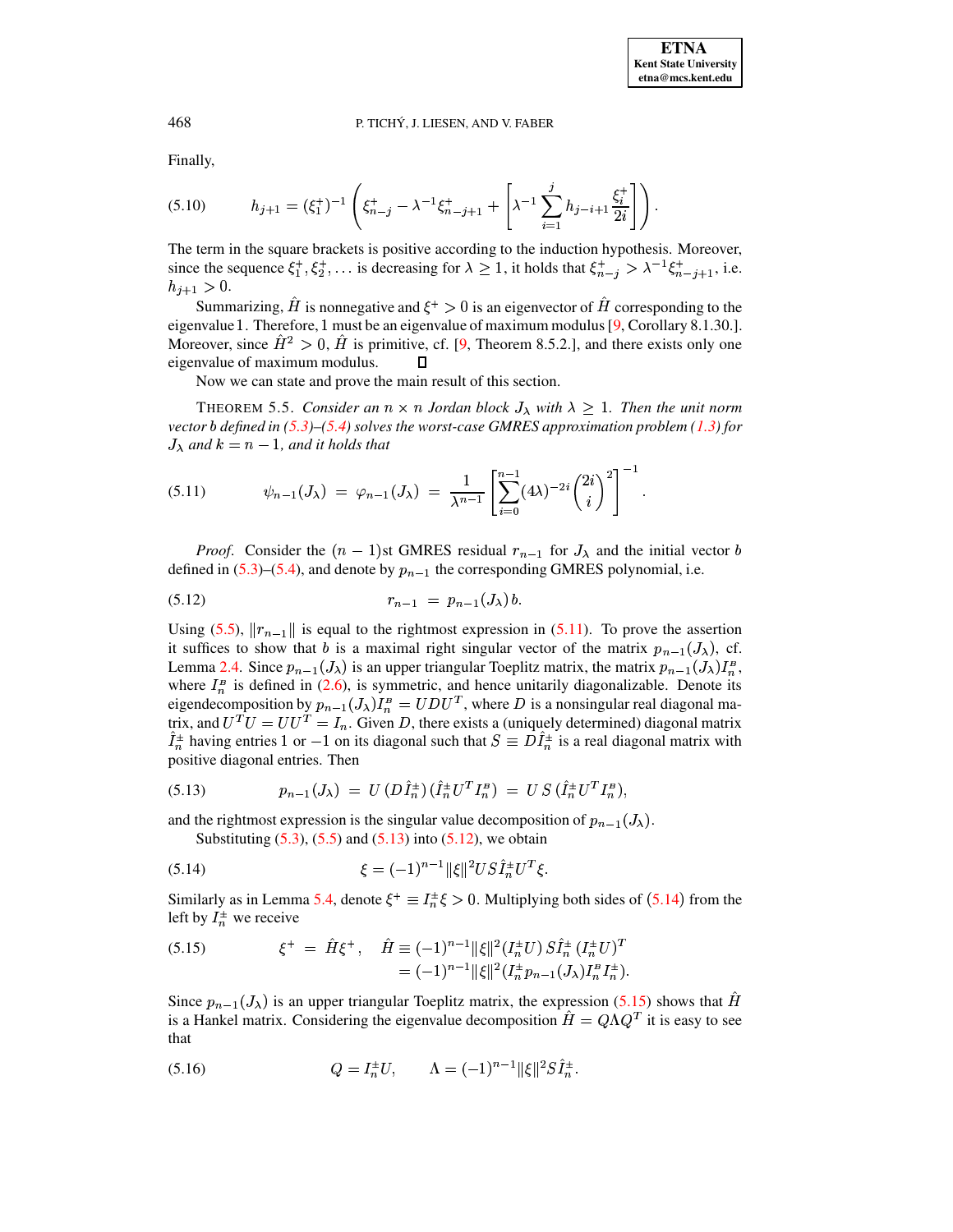

FIG. 5.1. *The right hand side of* [\(5.11\)](#page-15-1) *and*  $\varphi_{n-1}(J_\lambda)$  *plotted as a function of*  $\lambda$ .

<span id="page-16-0"></span>Therefore, the modulus of any eigenvalue of H is a  $\|\xi\|^2$ -multiple of some singular value of  $p_{n-1}(J_\lambda)$ . Consequently,  $\xi^+$  in [\(5.15\)](#page-15-5) is an eigenvector corresponding to the eigenvalue of maximum modulus of  $H$  if and only if  $b$  is a right singular vector corresponding to the maximal singular value of  $p_{n-1}(J_\lambda)$ . By Lemma [5.4,](#page-14-2) H has only one eigenvalue of maximum modulus, and  $\xi^+$  is the corresponding eigenvector. Hence b is the maximal right singular vector of  $p_{n-1}(J_\lambda)$ .  $\qquad \Box$ 

In the previous theorem we use the assumption  $\lambda > 1$ . It is natural to ask about the relation between worst-case and ideal GMRES for  $\varrho_{n-1,n} < \lambda < 1$ , and whether for such  $\lambda$ the right hand side of [\(5.11\)](#page-15-1) still characterizes  $\psi_{n-1}(J_\lambda)$  and  $\varphi_{n-1}(J_\lambda)$ . While our numerical experiments predict that  $\psi_{n-1}(J_\lambda) = \varphi_{n-1}(J_\lambda)$  also for  $\varrho_{n-1,n} < \lambda < 1$ , for each integer n there seems to exist a  $\lambda_*^{(n)}$ ,  $\varrho_{n-1,n}$ j  $u_{*}^{(n)}, \varrho_{n-1,n} < \lambda_{*}^{(n)} < 1$ , su <u>je za obrazovan za obrazovan za obrazovan za obrazovan za obrazovan za obrazovan za obrazovan za obrazovan za</u>  $\mathcal{L}_{\alpha}^{(n)}$  < 1, such that  $\varphi_{n-1}(J_{\lambda})$  is larger than the right hand side of [\(5.11\)](#page-15-1) whenever  $\lambda < \lambda_*^{(n)}$ . In other  $\binom{n}{*}$ . In other words, the right hand side of  $(5.11)$  does *not* characterize  $\psi_{n-1}(J_\lambda)$  and  $\varphi_{n-1}(J_\lambda)$  for all  $\lambda \geq \varrho_{n-1,n}$ . This situation is demonstrated in Fig. [5.1,](#page-16-0) which shows a numerical experiment with  $n = 10$ , giving  $\varrho_{n-1,n} \approx 0.8$ . The dashed line shows the right hand side of [\(5.11\)](#page-15-1), and the solid line shows the ideal GMRES approximation  $\varphi_{n-1}(J_\lambda)$ , both as a function of  $\lambda$ .

In the following corollary we combine results of Theorem [4.2,](#page-8-4) Theorem [4.3](#page-11-2) and Theorem [5.5.](#page-15-0)

**COROLLARY 5.6.** Consider an  $n \times n$  Jordan block  $J_{\lambda}$  with  $\lambda > 1$ . If  $k < n$  is a positive *integer dividing , then*

<span id="page-16-2"></span>
$$
(5.17) \qquad \psi_{n-k}(J_{\lambda}) = \varphi_{n-k}(J_{\lambda}) = \frac{1}{\lambda^{n-k}} \left[ \sum_{i=0}^{n/k-1} \lambda^{-2ki} 4^{-2i} \binom{2i}{i}^2 \right]^{-1}.
$$

*and*

<span id="page-16-1"></span>(5.18) 
$$
\varrho_{n-k,n} = \varrho_{n/k-1,n/k}^{1/k}.
$$

*Proof.* The parameters in Theorem [4.2](#page-8-4) and Theorem [4.3](#page-11-2) are given by  $d = k$ ,  $m = n/k$ ,  $\ell = m - 1$  and  $\mu = \lambda^k$ . Applying Theorem [5.5](#page-15-0) to the  $m \times m$  Jordan block  $J_\mu$  we see that

**ETNA Kent State University etna@mcs.kent.edu**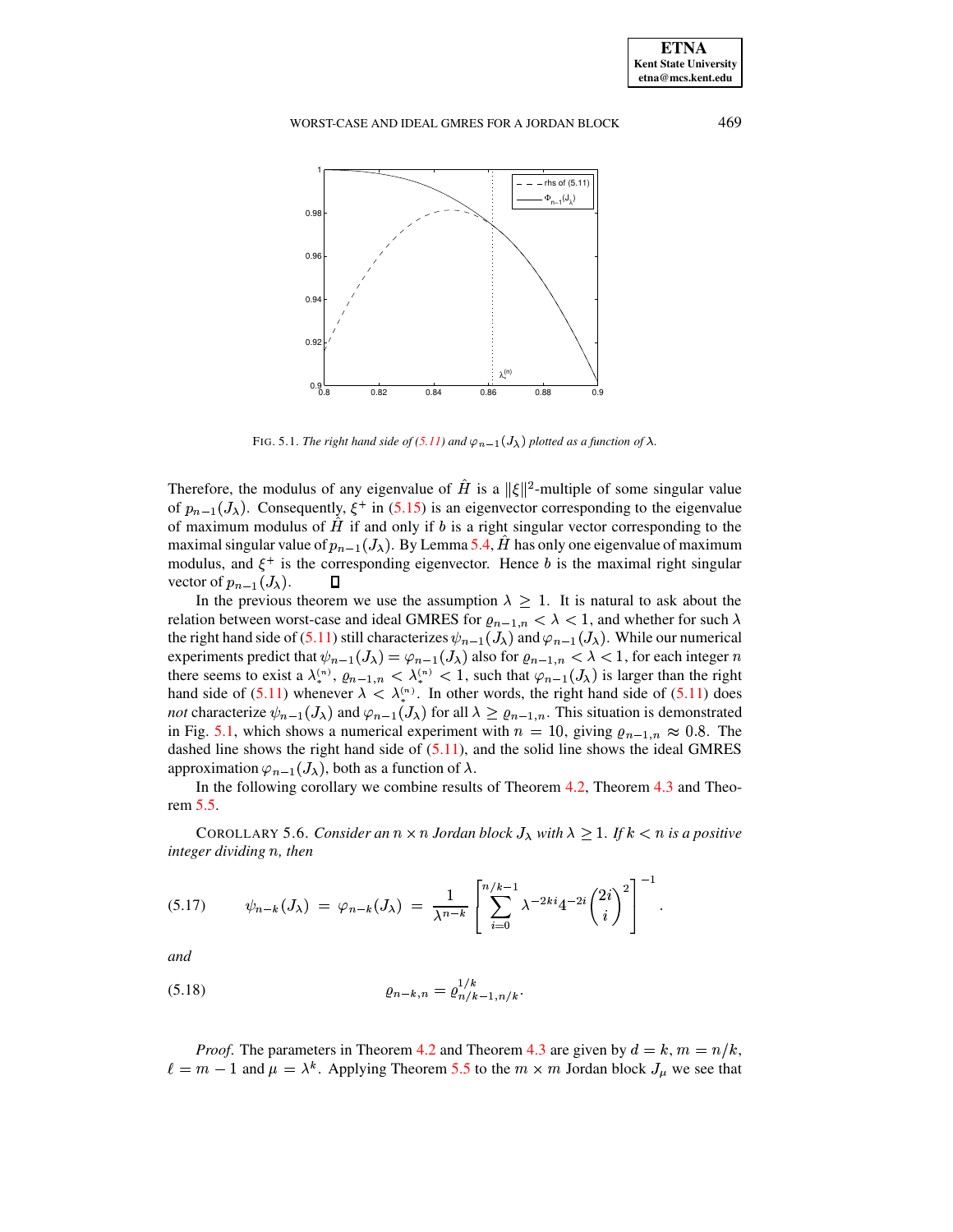$\varphi_{m-1}(J_\mu) = \psi_{m-1}(J_\mu)$ , and this quantity is positive. Hence the assumption of Theorem 4.2 is satisfied. Therefore,  $\varphi_{m-1}(J_{\mu}) = \varphi_{n-k}(J_{\lambda}) = \psi_{n-k}(J_{\lambda})$ . The value of  $\varphi_{m-1}(J_{\mu})$ (and also of  $\varphi_{n-k}(J_\lambda)$ ) is given by (5.11), where *n* and  $\lambda$  have to be replaced by *m* and  $\lambda^k$ , respectively.

For example, if  $n \geq 4$  is even and  $k = 2$ , then  $m = n/2$  and (5.18) means that  $\varrho_{n-2,n} = \varrho_{m-1,m}^{1/2}$ . Using a completely different and highly nontrivial proof technique based on complex analysis, the same result has been obtained in  $[2, p. 241]$ . Tight bounds on  $\rho_{m-1,m}$  are given by (2.9). Note that for *n* even and  $k = n/2$ , it can be easily checked that the rightmost expression in  $(5.17)$  agrees with the rightmost expression in  $(4.24)$ .

<span id="page-17-0"></span>6. Polynomial numerical hulls and the ideal GMRES convergence. In [4, Section 3], some numerical examples with nonnormal matrices A of (small) size  $n$  are given, for which

$$
\varphi_{n-1}(A) \leq C \min_{p \in \pi_{n-1}} \max_{z \in \mathcal{H}_{n-1}(A)} |p(z)|,
$$

where  $C$  is a moderate size constant. It is not shown, however, whether the constant depends on n, or how close the bound  $(1.6)$  may be for a general nonnormal matrix A. As we are unaware of any such results in the literature, we here study this question using our above results for an  $n \times n$  Jordan block  $J_{\lambda}$ . We concentrate on the case  $\lambda = 1$ . We need the following lemma, which can be proven by a straightforward computation; see also  $[16]$ .

<span id="page-17-2"></span>LEMMA 6.1. The singular value decomposition of the  $n \times n$  Jordan block  $J_1$  is given by  $J_1 = USV^T$ , where

(6.1) 
$$
V = \{v_{ij}\}_{i,j=1}^n, \qquad v_{ij} = \frac{2}{\sqrt{2n+1}}\sin\left(\frac{2i-1}{2n+1}j\pi\right),
$$

(6.2) 
$$
U = \{u_{ij}\}_{i,j=1}^n, \qquad u_{ij} = \frac{2}{\sqrt{2n+1}}\sin\left(\frac{2i}{2n+1}j\pi\right),
$$

(6.3) 
$$
S = \text{diag}(\sigma_i), \qquad \sigma_i = 2\cos\left(\frac{i\pi}{2n+1}\right), \quad i = 1,\ldots,n.
$$

THEOREM 6.2. Consider the  $n \times n$  Jordan block  $J_1$ , and let  $k < n$  be a positive integer dividing n. Then the ideal GMRES approximations  $\varphi_k(J_1)$  and  $\varphi_{n-k}(J_1)$  are bounded by

<span id="page-17-1"></span>(6.4) 
$$
\cos\left(\frac{\pi}{2n/k}\right) \leq \varphi_k(J_1) \leq \cos\left(\frac{\pi}{2n/k+1}\right),
$$

(6.5) 
$$
\left[1+\frac{1}{2}\log(n/k)\right]^{-1} \leq \varphi_{n-k}(J_1) \leq \left[1+\frac{1}{4}\log(n/k)\right]^{-1}
$$

*Proof.* We first prove (6.4). In the notation of Theorem 4.2,  $m \equiv n/k$  and  $\ell = 1$ . Denote by J the  $m \times m$  Jordan block with the eigenvalue one. Since  $\psi_1(J) = \varphi_1(J) > 0$ , Theorem 4.2 implies that  $\varphi_k(J_1) = \varphi_1(J)$ . It therefore suffices to bound  $||p_*^{(1)}(J)||$ .

The upper bound in  $(6.4)$  follows from

$$
||p_*^{(1)}(J)|| \le ||I - \frac{1}{2}J|| = \frac{1}{2}||J|| = \cos\left(\frac{\pi}{2m+1}\right),
$$

where  $||J|| = \sigma_1(J)$  is known, cf. Lemma 6.1. For  $\omega \in \mathbb{R}$ , define the polynomial

$$
p_{\omega}(z)\equiv 1-\omega z.
$$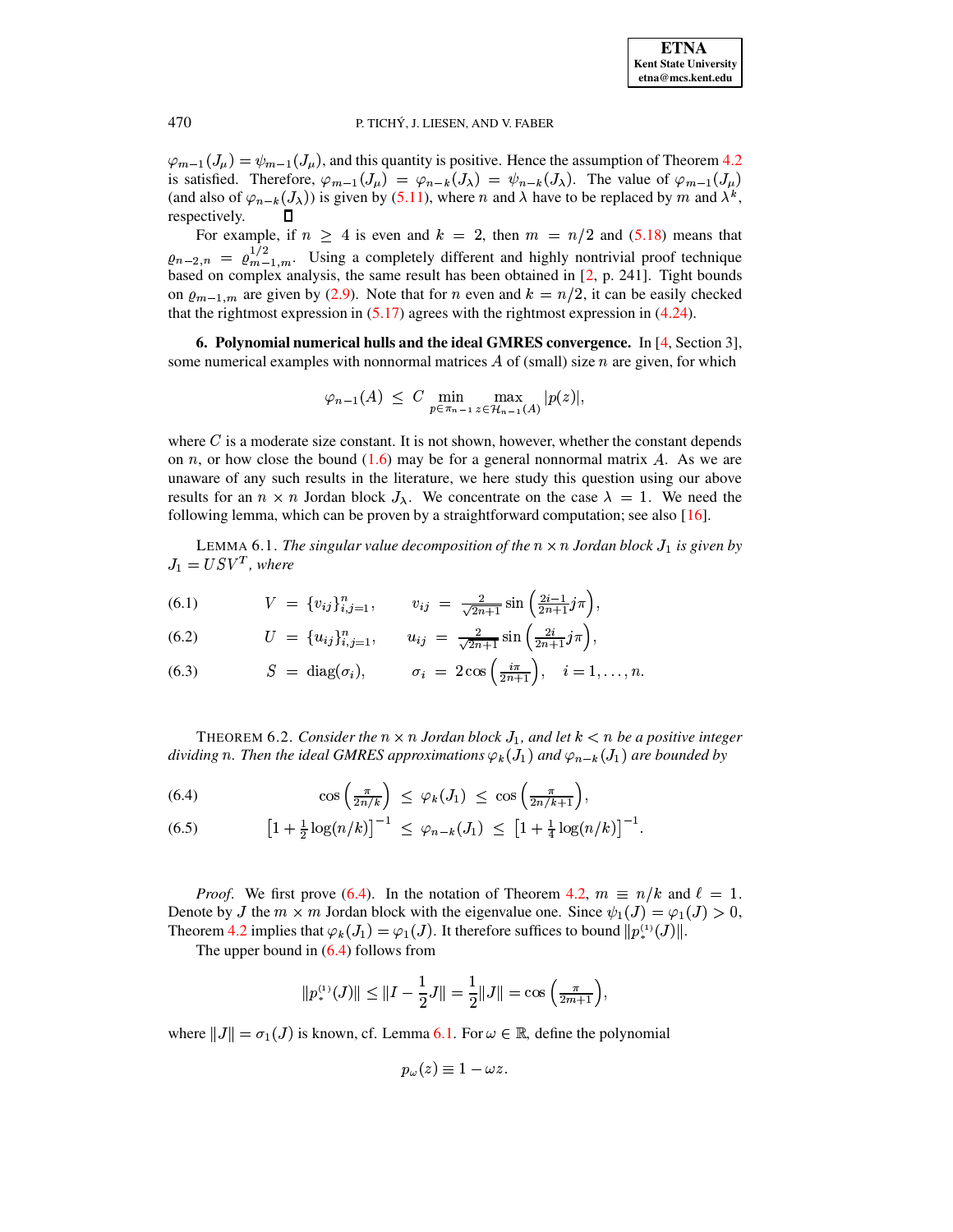#### WORST-CASE AND IDEAL GMRES FOR A JORDAN BLOCK

The norm of  $p_{\omega}(J)$  is the square root of the maximal eigenvalue of

$$
p_{\omega}(J)^{T} p_{\omega}(J) = \begin{pmatrix} \gamma_{\omega} & -\beta_{\omega} & & \\ -\beta_{\omega} & \alpha_{\omega} & & \\ & \ddots & \ddots & \\ & & -\beta_{\omega} & \\ & & & -\beta_{\omega} & \alpha_{\omega} \end{pmatrix},
$$

where  $\alpha_{\omega} \equiv \omega^2 + (1 - \omega)^2$ ,  $\beta_{\omega} \equiv (1 - \omega) \omega$ ,  $\gamma_{\omega} \equiv (1 - \omega)^2$ . Next, define the  $m \times m$  matrix  $T_{\omega,m} \equiv \text{tridiag}(-\beta_{\omega}, \alpha_{\omega}, -\beta_{\omega})$ . Denote the characteristic polynomials of  $p_{\omega}(J)^T p_{\omega}(J)$  and  $T_{\omega,m}$  by  $\eta_{\omega,m$ It is not hard to see that

$$
\eta_{\omega,m}(z)=\tau_{\omega,m}(z)+\omega^2\tau_{\omega,m-1}(z).
$$

Using results of classical polynomial theory, the roots of the polynomials  $\tau_{\omega,m}$  and  $\tau_{\omega,m-1}$ interlace. Therefore, the maximal root of  $\eta_{\omega,m}$  (equal to  $||p_{\omega}(J)||^2$ ) must lay between the maximal roots of  $\tau_{\omega,m}$  and  $\tau_{\omega,m-1}$  (between the maximal eigenvalues of  $T_{\omega,m}$  and  $T_{\omega,m-1}$ ). It is well known that the eigenvalues of  $T_{\omega, m-1}$  are given by

$$
\lambda_{\omega,m-1}^{(j)} = \alpha_{\omega} - 2\beta_{\omega}\cos\left(\frac{j\pi}{m}\right), \quad j = 1, \ldots, m-1
$$

Considering these eigenvalues as a function of  $\omega$ , and taking derivatives with respect to  $\omega$ , shows that the minimum is obtained for  $\omega = 1/2$ . Therefore,

$$
||p_{\omega}(J)||^{2} \geq \max_{j} \lambda_{\frac{1}{2},m-1}^{(j)} = \frac{1}{2} + \frac{1}{2} \cos\left(\frac{\pi}{m}\right) = \cos^{2}\left(\frac{\pi}{2m}\right).
$$

Taking square roots, we obtain the lower bound in  $(6.4)$ .

We next prove (6.5). Using (5.17), the value of  $\varphi_{n-k}(J_1)$  is given by

<span id="page-18-1"></span>(6.6) 
$$
\varphi_{n-k}(J_1) = \left[\sum_{i=0}^{m-1} \vartheta_{i+1}\right]^{-1}, \quad \vartheta_{i+1} \equiv \frac{1}{4^{2i}} \binom{2i}{i}^2
$$

We first prove that for  $j \geq 2$  it holds that

$$
\frac{1}{4(j-1)} \le \vartheta_j \le \frac{1}{2j}.
$$

For  $j = 2$ ,  $\vartheta_2 = \frac{1}{4}$  and (6.7) holds. Suppose that (6.7) is satisfied for some  $j \ge 2$ . We show that this inequality holds also for  $j + 1$ . For  $\vartheta_{j+1}$  we obtain

<span id="page-18-0"></span>
$$
\vartheta_{j+1} = \left(1 - \frac{1}{2j}\right)^2 \vartheta_j \le \frac{1}{2j} \left(1 - \frac{1}{2j}\right)^2 \frac{j+1}{j+1}
$$

$$
= \frac{1}{2(j+1)} \left(1 - \frac{3}{4j^2} + \frac{1}{4j^3}\right) \le \frac{1}{2(j+1)}
$$

Similarly,

$$
\vartheta_{j+1} \ge \frac{1}{4(j-1)} \left(1 - \frac{1}{2j}\right)^2 \frac{4j}{4j} = \frac{1}{4j} \left(1 + \frac{1}{4j^2} + \frac{1}{4j^2(j-1)}\right) \ge \frac{1}{4j},
$$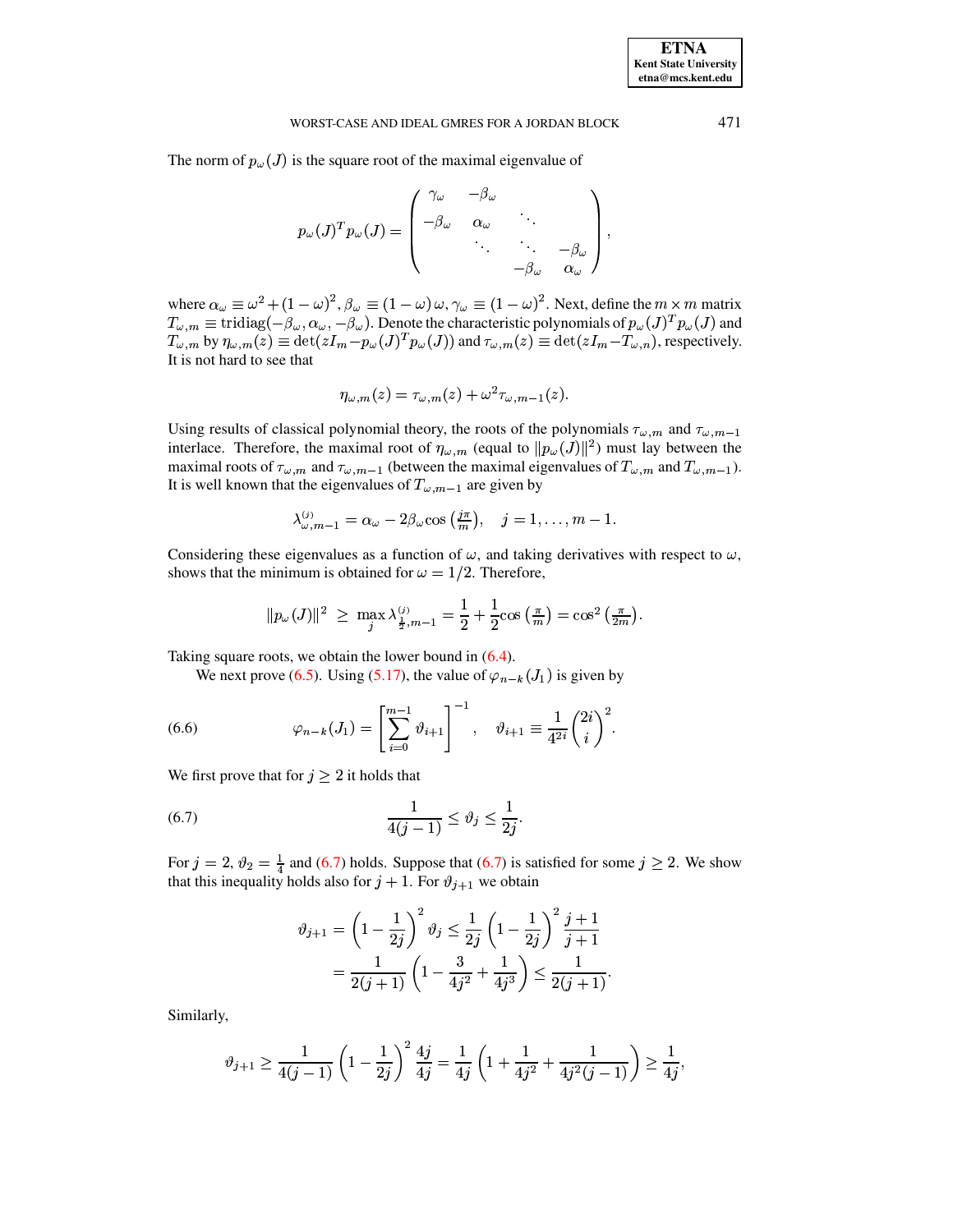and (6.7) holds. Now, we can find upper and lower bounds on  $\varphi_{n-k}(J_{\lambda})$ ,

$$
\sum_{i=0}^{m-1} \vartheta_{i+1} = 1 + \sum_{j=2}^{m} \vartheta_j \le 1 + \frac{1}{2} \sum_{j=2}^{m} \frac{1}{j} \le 1 + \frac{1}{2} \int_{1}^{m} x^{-1} dx = 1 + \frac{1}{2} \log(m),
$$
  

$$
\sum_{i=0}^{m-1} \vartheta_{i+1} = 1 + \sum_{j=2}^{m} \vartheta_j \ge 1 + \frac{1}{4} \sum_{j=2}^{m} \frac{1}{j-1} \ge 1 + \frac{1}{4} \int_{1}^{m} x^{-1} dx = 1 + \frac{1}{4} \log(m)
$$

Using these inequalities and  $(6.6)$  we obtain  $(6.5)$ .  $\Box$ 

For simplicity, let us assume that *n* is even. The bounds  $(6.4)$  and  $(6.5)$  predict that the convergence of ideal GMRES for  $J_1$  has two phases:

<span id="page-19-1"></span>(6.8) 
$$
\varphi_k(J_1) \sim \cos\left(\frac{\pi}{2n/k+1}\right)
$$
, for  $k \le n/2$ , k divides n,

(6.9) 
$$
\varphi_{n-k}(J_1) \sim [1 + \log(n/k)]^{-1}
$$
, for  $n - k > n/2$ , k divides n.

The convergence bound based on the polynomial numerical hull, i.e.  $(1.6)$ , which is the lower bound in (2.10) in case of a Jordan block, is  $\varphi_k(J_1) \geq \varrho_{k,n}^k$ . For k dividing n we know  $\varrho_{k,n}$ explicitly, and this lower bound can be evaluated, cf.  $(4.20)$ . For other k one can use the explicit value of  $\varrho_{n/2,n}$  resp. the lower bound on  $\varrho_{n-1,n}$ , cf. (4.25) resp. [5, p. 88], giving

<span id="page-19-0"></span>(6.10) 
$$
\frac{1}{2} \leq 2^{-2k/n} \leq \varphi_k(J_1), \quad \text{for } k = 1, ..., n/2,
$$

(6.11) 
$$
\left[1 - \frac{\log(2n)}{n}\right]^k \le \varphi_k(J_1), \quad \text{for } k = n/2 + 1, ..., n-1
$$

Comparing  $(6.10)$  and  $(6.8)$  shows that the lower bound in  $(6.10)$  is a tight approximation of the actual ideal GMRES approximations. Hence the polynomial numerical hull of  $J_1$ gives good information about the first phase of the ideal GMRES convergence. However, the information is less reliable in the second phase. In particular, consider the ideal GMRES approximation for  $n - 1$ . Then (6.9) shows that

$$
\varphi_{n-1}(J_1) \; \sim \; [1 + \log n]^{-1} \,,
$$

while the lower bound  $(6.11)$  yields

$$
\left[1-\frac{\log(2n)}{n}\right]^{n-1} \leq \varphi_{n-1}(J_1)
$$

A real analysis exercise shows that

$$
\lim_{n\to\infty} 2n \left[1 - \frac{\log(2n)}{n}\right]^{n-1} = 1.
$$

Hence for large n and  $k = n - 1$ , the value on the right hand side of the lower bound  $(6.11)$  is of order  $\mathcal{O}(1/n)$ , while the actual ideal GMRES approximation  $\varphi_{n-1}(J_1)$  is of order  $\mathcal{O}(1/\log(n))$ . Note that since

$$
\lim_{n\to\infty}\frac{2n}{\log(n)}\left[1-\frac{\log(2n)}{n}+\frac{\log(\log(2n))}{n}\right]^{n-1}=1,
$$

an approximation of  $\varphi_{n-1}(J_1)$  based on the upper bound on  $\varrho_{n-1,n}$ , cf. (2.9), also would fail to predict the correct order of magnitude of the ideal GMRES approximation.

As shown by this example, the bound  $(1.6)$  on the kth ideal GMRES approximation for a general nonnormal matrix A based on the polynomial numerical hull of A of degree  $k$ , cannot be expected to be tight for all  $k$ .